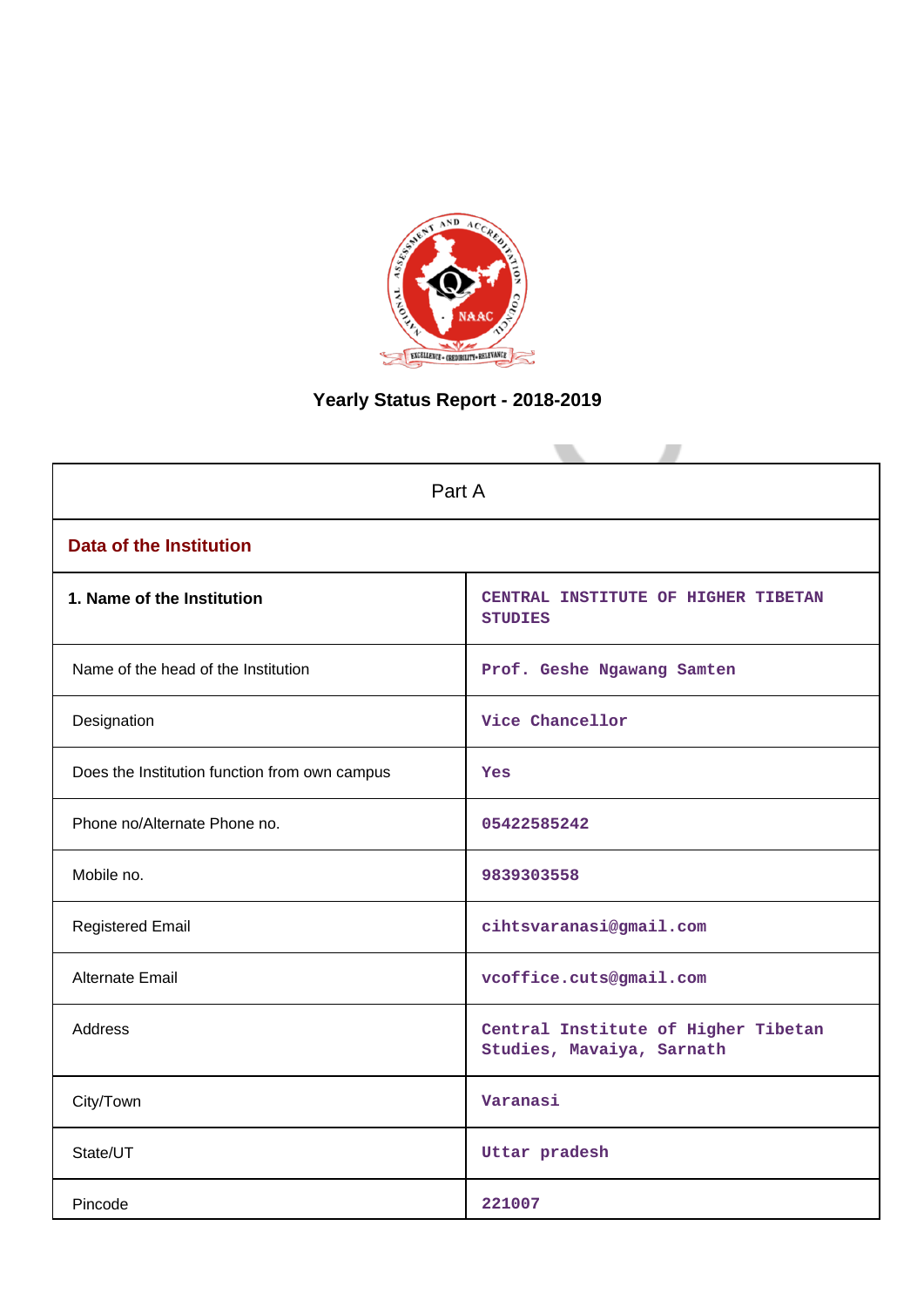| 2. Institutional Status                                                  |                                                                           |             |                                                                                                           |                                                                     |  |  |  |  |  |
|--------------------------------------------------------------------------|---------------------------------------------------------------------------|-------------|-----------------------------------------------------------------------------------------------------------|---------------------------------------------------------------------|--|--|--|--|--|
| University                                                               |                                                                           |             | Deemed                                                                                                    |                                                                     |  |  |  |  |  |
| Type of Institution                                                      |                                                                           |             | Co-education                                                                                              |                                                                     |  |  |  |  |  |
| Location                                                                 |                                                                           |             | Urban                                                                                                     |                                                                     |  |  |  |  |  |
| <b>Financial Status</b>                                                  |                                                                           |             | central                                                                                                   |                                                                     |  |  |  |  |  |
| Name of the IQAC co-ordinator/Director                                   |                                                                           |             | Prof. Deo Raj Singh                                                                                       |                                                                     |  |  |  |  |  |
| Phone no/Alternate Phone no.                                             |                                                                           |             | 05422581737                                                                                               |                                                                     |  |  |  |  |  |
| Mobile no.                                                               |                                                                           |             | 9889977733                                                                                                |                                                                     |  |  |  |  |  |
| <b>Registered Email</b>                                                  |                                                                           |             | cihtsiqac@gmail.com                                                                                       |                                                                     |  |  |  |  |  |
| <b>Alternate Email</b>                                                   |                                                                           |             | drajsingh1207@gmail.com                                                                                   |                                                                     |  |  |  |  |  |
| 3. Website Address                                                       |                                                                           |             |                                                                                                           |                                                                     |  |  |  |  |  |
|                                                                          | Web-link of the AQAR: (Previous Academic Year)                            |             |                                                                                                           | https://www.cihts.ac.in/admin/upload/do<br>cuments/AOAR%2017-18.pdf |  |  |  |  |  |
| 4. Whether Academic Calendar prepared during<br>the year                 |                                                                           |             | Yes                                                                                                       |                                                                     |  |  |  |  |  |
| if yes, whether it is uploaded in the institutional website:<br>Weblink: |                                                                           |             | https://www.cihts.ac.in/admin/upload/do<br>cuments/Academic Calendar/academic cale<br>nder 2018 2019. jpg |                                                                     |  |  |  |  |  |
| <b>5. Accrediation Details</b>                                           |                                                                           |             |                                                                                                           |                                                                     |  |  |  |  |  |
|                                                                          |                                                                           |             |                                                                                                           |                                                                     |  |  |  |  |  |
| Cycle                                                                    | Grade                                                                     | <b>CGPA</b> | Year of<br>Accrediation                                                                                   | Validity<br>Period From<br>Period To                                |  |  |  |  |  |
|                                                                          |                                                                           |             | No Data Entered/Not Applicable!!!                                                                         |                                                                     |  |  |  |  |  |
| 6. Date of Establishment of IQAC                                         |                                                                           |             | $12 - Jun - 2010$                                                                                         |                                                                     |  |  |  |  |  |
| 7. Internal Quality Assurance System                                     |                                                                           |             |                                                                                                           |                                                                     |  |  |  |  |  |
|                                                                          | Quality initiatives by IQAC during the year for promoting quality culture |             |                                                                                                           |                                                                     |  |  |  |  |  |
|                                                                          | Item /Title of the quality initiative by                                  |             | Date & Duration<br>Number of participants/ beneficiaries                                                  |                                                                     |  |  |  |  |  |
|                                                                          |                                                                           |             |                                                                                                           |                                                                     |  |  |  |  |  |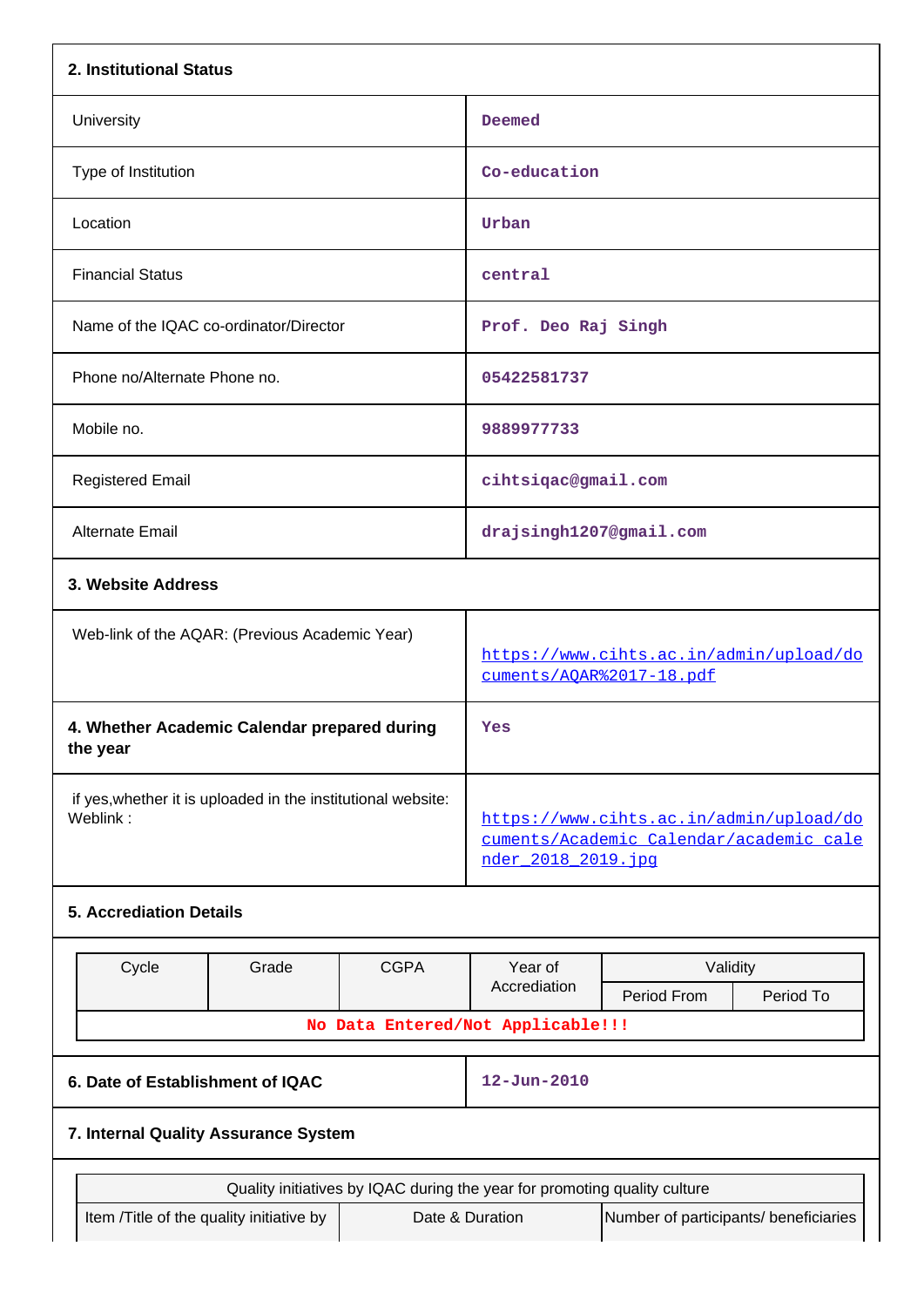| IQAC |  |  |
|------|--|--|
|      |  |  |

**No Data Entered/Not Applicable!!!**

[View File](https://assessmentonline.naac.gov.in/public/Postacc/Quality_Initiatives/6565_Quality_Initiatives.xlsx)

## **8. Provide the list of Special Status conferred by Central/ State Government-UGC/CSIR/DST/DBT/ICMR/TEQIP/World Bank/CPE of UGC etc.** Institution/Departmen t/Faculty Scheme | Funding Agency | Year of award with duration Amount **Nil Nil Nil 2019 0 0 No Files Uploaded !!! 9. Whether composition of IQAC as per latest NAAC guidelines: Yes** Upload latest notification of formation of IQAC [View File](https://assessmentonline.naac.gov.in/public/Postacc/Formation/6565_Formation.pdf)  **10. Number of IQAC meetings held during the year : 2** The minutes of IQAC meeting and compliances to the decisions have been uploaded on the institutional website **Yes** Upload the minutes of meeting and action taken report  $\overrightarrow{V_{\text{new}}$  File **11. Whether IQAC received funding from any of the funding agency to support its activities during the year? No 12. Significant contributions made by IQAC during the current year(maximum five bullets)**

## **No Data Entered/Not Applicable!!!**

## [View File](https://assessmentonline.naac.gov.in/public/Postacc/Contribution/6565_Contribution.xlsx)

**13. Plan of action chalked out by the IQAC in the beginning of the academic year towards Quality Enhancement and outcome achieved by the end of the academic year**

| Plan of Action                                         | Achivements/Outcomes                                              |  |  |  |  |
|--------------------------------------------------------|-------------------------------------------------------------------|--|--|--|--|
| Reconstitution of IQAC according to<br>NAAC guidelines | The new committee according to NAAC<br>guidelines was constituted |  |  |  |  |
| Develop Smart classes and Classrooms                   | Installed one Smart Class                                         |  |  |  |  |
| To give Course code and Programme code                 | Programme code and Course code where<br>finalized in March        |  |  |  |  |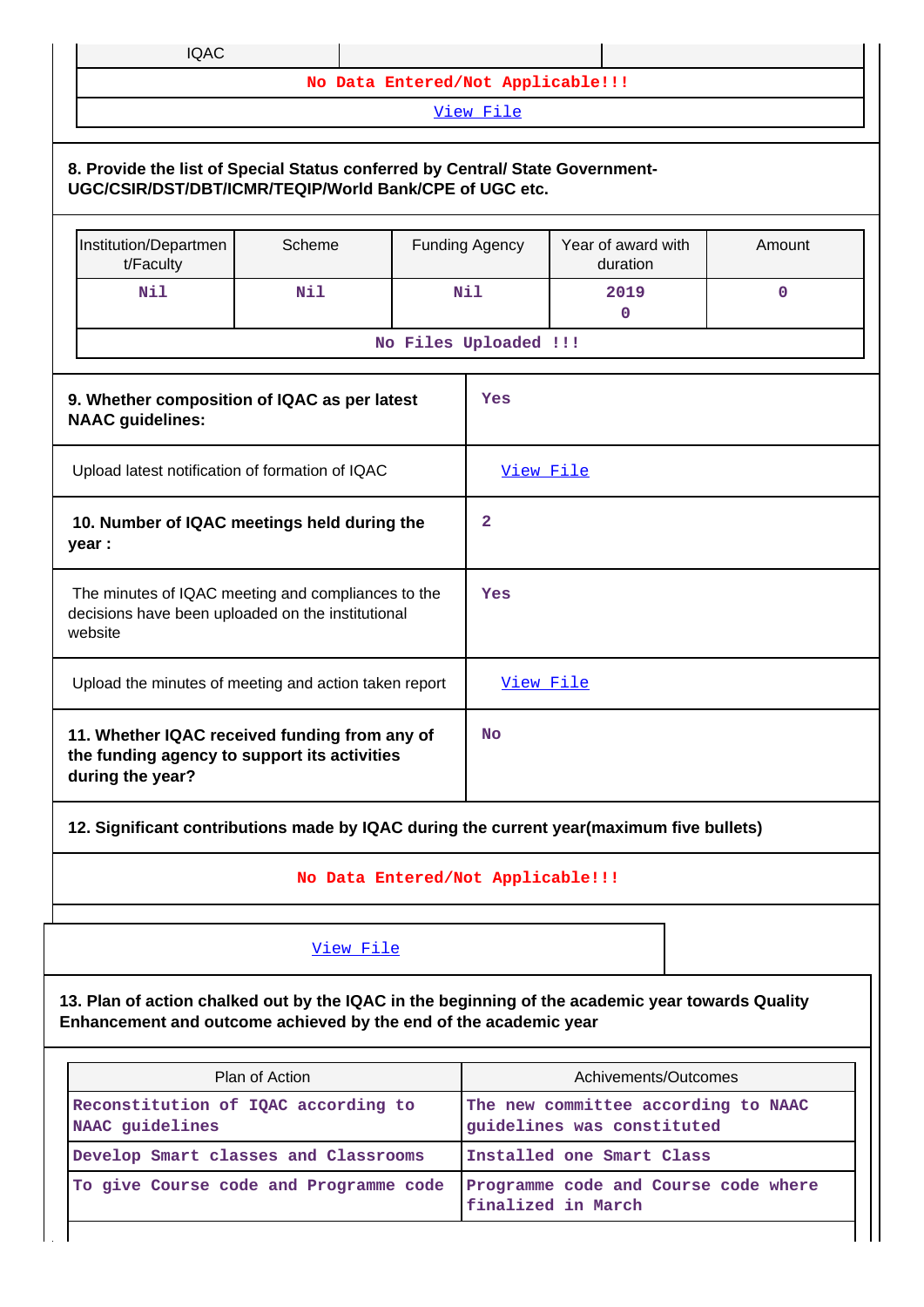|                                         |                                                                                                                                                       |                                    |     | View File         |                                                                                             |  |                  |                       |  |
|-----------------------------------------|-------------------------------------------------------------------------------------------------------------------------------------------------------|------------------------------------|-----|-------------------|---------------------------------------------------------------------------------------------|--|------------------|-----------------------|--|
|                                         | 14. Whether AQAR was placed before statutory<br>body?                                                                                                 |                                    |     |                   | <b>No</b>                                                                                   |  |                  |                       |  |
|                                         | 15. Whether NAAC/or any other accredited<br>body(s) visited IQAC or interacted with it to<br>assess the functioning?                                  |                                    |     |                   | <b>No</b>                                                                                   |  |                  |                       |  |
|                                         | 16. Whether institutional data submitted to<br><b>AISHE:</b>                                                                                          |                                    |     |                   | Yes                                                                                         |  |                  |                       |  |
|                                         | Year of Submission                                                                                                                                    |                                    |     | 2019              |                                                                                             |  |                  |                       |  |
|                                         | Date of Submission                                                                                                                                    |                                    |     | $10 - May - 2019$ |                                                                                             |  |                  |                       |  |
|                                         | 17. Does the Institution have Management<br><b>Information System?</b>                                                                                |                                    |     | <b>No</b>         |                                                                                             |  |                  |                       |  |
|                                         | Part B                                                                                                                                                |                                    |     |                   |                                                                                             |  |                  |                       |  |
|                                         | <b>CRITERION I - CURRICULAR ASPECTS</b>                                                                                                               |                                    |     |                   |                                                                                             |  |                  |                       |  |
| 1.1 - Curriculum Design and Development |                                                                                                                                                       |                                    |     |                   |                                                                                             |  |                  |                       |  |
|                                         | 1.1.1 - Programmes for which syllabus revision was carried out during the Academic year                                                               |                                    |     |                   |                                                                                             |  |                  |                       |  |
|                                         | Name of Programme                                                                                                                                     | Programme Code                     |     |                   | Programme Specialization                                                                    |  |                  | Date of Revision      |  |
|                                         | Shastri                                                                                                                                               |                                    | UGP |                   | Buddhist Philosophy                                                                         |  |                  | 07/08/2018            |  |
|                                         | Acharya                                                                                                                                               |                                    | PGP |                   | <b>Buddhist Philosophy</b><br>07/08/2018                                                    |  |                  |                       |  |
|                                         |                                                                                                                                                       |                                    |     |                   | View File                                                                                   |  |                  |                       |  |
|                                         | 1.1.2 - Programmes/ courses focussed on employability/ entrepreneurship/ skill development during the Academic<br>year                                |                                    |     |                   |                                                                                             |  |                  |                       |  |
|                                         | Programme with<br>Code                                                                                                                                | Programme<br>Specialization        |     |                   | Date of Introduction                                                                        |  | Course with Code | Date of Introduction  |  |
|                                         |                                                                                                                                                       | No Data Entered/Not Applicable !!! |     |                   |                                                                                             |  |                  |                       |  |
|                                         |                                                                                                                                                       |                                    |     |                   | View File                                                                                   |  |                  |                       |  |
|                                         | 1.2 - Academic Flexibility                                                                                                                            |                                    |     |                   |                                                                                             |  |                  |                       |  |
|                                         | 1.2.1 - New programmes/courses introduced during the Academic year                                                                                    |                                    |     |                   |                                                                                             |  |                  |                       |  |
|                                         | Programme/Course                                                                                                                                      |                                    |     |                   | Programme Specialization                                                                    |  |                  | Dates of Introduction |  |
|                                         |                                                                                                                                                       | No Data Entered/Not Applicable !!! |     |                   |                                                                                             |  |                  |                       |  |
|                                         |                                                                                                                                                       |                                    |     |                   | No file uploaded.                                                                           |  |                  |                       |  |
|                                         | 1.2.2 - Programmes in which Choice Based Credit System (CBCS)/Elective Course System implemented at the<br>University level during the Academic year. |                                    |     |                   |                                                                                             |  |                  |                       |  |
|                                         | Name of programmes adopting<br><b>CBCS</b>                                                                                                            |                                    |     |                   | Programme Specialization<br>Date of implementation of<br><b>CBCS/Elective Course System</b> |  |                  |                       |  |
|                                         |                                                                                                                                                       | No Data Entered/Not Applicable !!! |     |                   |                                                                                             |  |                  |                       |  |
|                                         |                                                                                                                                                       |                                    |     |                   |                                                                                             |  |                  |                       |  |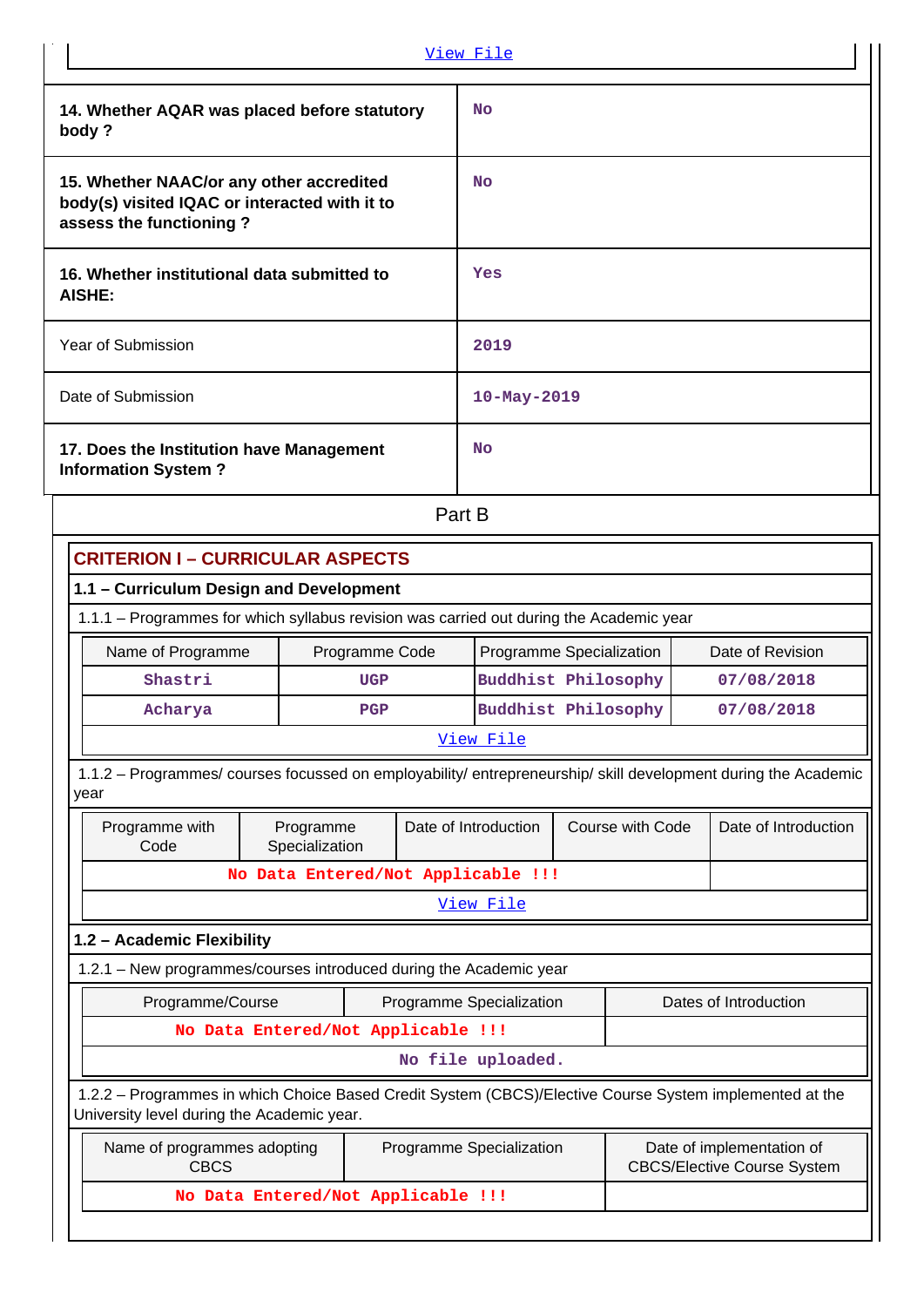| 1.3 - Curriculum Enrichment                                                                                                                                                                                                                                                                                                                                                                                                                                                                                                                                                                                                                                                                                                                                                                                                                                                                                                                                                                                                                    |                               |                                    |                                                              |  |                                   |                             |  |  |  |
|------------------------------------------------------------------------------------------------------------------------------------------------------------------------------------------------------------------------------------------------------------------------------------------------------------------------------------------------------------------------------------------------------------------------------------------------------------------------------------------------------------------------------------------------------------------------------------------------------------------------------------------------------------------------------------------------------------------------------------------------------------------------------------------------------------------------------------------------------------------------------------------------------------------------------------------------------------------------------------------------------------------------------------------------|-------------------------------|------------------------------------|--------------------------------------------------------------|--|-----------------------------------|-----------------------------|--|--|--|
| 1.3.1 – Value-added courses imparting transferable and life skills offered during the year                                                                                                                                                                                                                                                                                                                                                                                                                                                                                                                                                                                                                                                                                                                                                                                                                                                                                                                                                     |                               |                                    |                                                              |  |                                   |                             |  |  |  |
| <b>Value Added Courses</b>                                                                                                                                                                                                                                                                                                                                                                                                                                                                                                                                                                                                                                                                                                                                                                                                                                                                                                                                                                                                                     |                               | Date of Introduction               |                                                              |  |                                   | Number of Students Enrolled |  |  |  |
|                                                                                                                                                                                                                                                                                                                                                                                                                                                                                                                                                                                                                                                                                                                                                                                                                                                                                                                                                                                                                                                |                               | No Data Entered/Not Applicable !!! |                                                              |  |                                   |                             |  |  |  |
| No file uploaded.                                                                                                                                                                                                                                                                                                                                                                                                                                                                                                                                                                                                                                                                                                                                                                                                                                                                                                                                                                                                                              |                               |                                    |                                                              |  |                                   |                             |  |  |  |
| 1.3.2 – Field Projects / Internships under taken during the year                                                                                                                                                                                                                                                                                                                                                                                                                                                                                                                                                                                                                                                                                                                                                                                                                                                                                                                                                                               |                               |                                    |                                                              |  |                                   |                             |  |  |  |
| Project/Programme Title                                                                                                                                                                                                                                                                                                                                                                                                                                                                                                                                                                                                                                                                                                                                                                                                                                                                                                                                                                                                                        |                               | Programme Specialization           | No. of students enrolled for Field<br>Projects / Internships |  |                                   |                             |  |  |  |
| <b>BSMS</b>                                                                                                                                                                                                                                                                                                                                                                                                                                                                                                                                                                                                                                                                                                                                                                                                                                                                                                                                                                                                                                    |                               | Sowa Rigpa                         |                                                              |  |                                   | 16                          |  |  |  |
| No file uploaded.                                                                                                                                                                                                                                                                                                                                                                                                                                                                                                                                                                                                                                                                                                                                                                                                                                                                                                                                                                                                                              |                               |                                    |                                                              |  |                                   |                             |  |  |  |
| 1.4 - Feedback System                                                                                                                                                                                                                                                                                                                                                                                                                                                                                                                                                                                                                                                                                                                                                                                                                                                                                                                                                                                                                          |                               |                                    |                                                              |  |                                   |                             |  |  |  |
| 1.4.1 - Whether structured feedback received from all the stakeholders.                                                                                                                                                                                                                                                                                                                                                                                                                                                                                                                                                                                                                                                                                                                                                                                                                                                                                                                                                                        |                               |                                    |                                                              |  |                                   |                             |  |  |  |
| <b>Students</b><br>Yes                                                                                                                                                                                                                                                                                                                                                                                                                                                                                                                                                                                                                                                                                                                                                                                                                                                                                                                                                                                                                         |                               |                                    |                                                              |  |                                   |                             |  |  |  |
| <b>Teachers</b>                                                                                                                                                                                                                                                                                                                                                                                                                                                                                                                                                                                                                                                                                                                                                                                                                                                                                                                                                                                                                                |                               |                                    |                                                              |  | Yes                               |                             |  |  |  |
| Employers                                                                                                                                                                                                                                                                                                                                                                                                                                                                                                                                                                                                                                                                                                                                                                                                                                                                                                                                                                                                                                      |                               |                                    |                                                              |  | <b>No</b>                         |                             |  |  |  |
| Alumni                                                                                                                                                                                                                                                                                                                                                                                                                                                                                                                                                                                                                                                                                                                                                                                                                                                                                                                                                                                                                                         |                               |                                    |                                                              |  | <b>No</b>                         |                             |  |  |  |
| No<br>Parents                                                                                                                                                                                                                                                                                                                                                                                                                                                                                                                                                                                                                                                                                                                                                                                                                                                                                                                                                                                                                                  |                               |                                    |                                                              |  |                                   |                             |  |  |  |
| 1.4.2 - How the feedback obtained is being analyzed and utilized for overall development of the institution?<br>(maximum 500 words)                                                                                                                                                                                                                                                                                                                                                                                                                                                                                                                                                                                                                                                                                                                                                                                                                                                                                                            |                               |                                    |                                                              |  |                                   |                             |  |  |  |
| <b>Feedback Obtained</b>                                                                                                                                                                                                                                                                                                                                                                                                                                                                                                                                                                                                                                                                                                                                                                                                                                                                                                                                                                                                                       |                               |                                    |                                                              |  |                                   |                             |  |  |  |
| Students: The feedback form the students is collected regularly through regular<br>feedback system developed by the Institute based on criterions the NAAC Manual<br>at the end of the semester. This feedback is analysed and the result obtained<br>so far is discussed in the meeting with Vice-chancellor as well as the faculty<br>members for address the shortcomings if any. . Alumni: Alumni Feedback is<br>obtained during the Alumni meet. The Institute's alumni members are in varied<br>fields in various countries and make suggestions for the upliftment of the<br>Institute at par to the global Institutions. Their suggestions are considered<br>by the Institute and implemented to the extent possible. . Academic Peer Group:<br>Feedback is obtained from the academic peer group in the seminars, workshops,<br>and meetings organized by the Institute or on other occasions. As per their<br>suggestions, some of the professors are involved in Syllabus planning and are<br>also members of the Board of Studies. |                               |                                    |                                                              |  |                                   |                             |  |  |  |
| <b>CRITERION II - TEACHING- LEARNING AND EVALUATION</b>                                                                                                                                                                                                                                                                                                                                                                                                                                                                                                                                                                                                                                                                                                                                                                                                                                                                                                                                                                                        |                               |                                    |                                                              |  |                                   |                             |  |  |  |
| 2.1 - Student Enrolment and Profile                                                                                                                                                                                                                                                                                                                                                                                                                                                                                                                                                                                                                                                                                                                                                                                                                                                                                                                                                                                                            |                               |                                    |                                                              |  |                                   |                             |  |  |  |
| 2.1.1 – Demand Ratio during the year                                                                                                                                                                                                                                                                                                                                                                                                                                                                                                                                                                                                                                                                                                                                                                                                                                                                                                                                                                                                           |                               |                                    |                                                              |  |                                   |                             |  |  |  |
| Name of the<br>Programme                                                                                                                                                                                                                                                                                                                                                                                                                                                                                                                                                                                                                                                                                                                                                                                                                                                                                                                                                                                                                       | Programme<br>Specialization   | Number of seats<br>available       |                                                              |  | Number of<br>Application received | <b>Students Enrolled</b>    |  |  |  |
| Shastri                                                                                                                                                                                                                                                                                                                                                                                                                                                                                                                                                                                                                                                                                                                                                                                                                                                                                                                                                                                                                                        | <b>Buddhist</b><br>Philosophy | 47                                 |                                                              |  | 93                                | 35                          |  |  |  |
| Shastri                                                                                                                                                                                                                                                                                                                                                                                                                                                                                                                                                                                                                                                                                                                                                                                                                                                                                                                                                                                                                                        | Bhot Jyotish                  | 7                                  |                                                              |  | 0                                 | $\mathbf{0}$                |  |  |  |
| <b>BFA</b>                                                                                                                                                                                                                                                                                                                                                                                                                                                                                                                                                                                                                                                                                                                                                                                                                                                                                                                                                                                                                                     | Fine Arts                     | 10                                 |                                                              |  | 8                                 | 5                           |  |  |  |
| <b>BSMS</b>                                                                                                                                                                                                                                                                                                                                                                                                                                                                                                                                                                                                                                                                                                                                                                                                                                                                                                                                                                                                                                    | Sowa Rigpa                    | 15                                 |                                                              |  | 21                                | 14                          |  |  |  |
|                                                                                                                                                                                                                                                                                                                                                                                                                                                                                                                                                                                                                                                                                                                                                                                                                                                                                                                                                                                                                                                |                               |                                    | <u>View File</u>                                             |  |                                   |                             |  |  |  |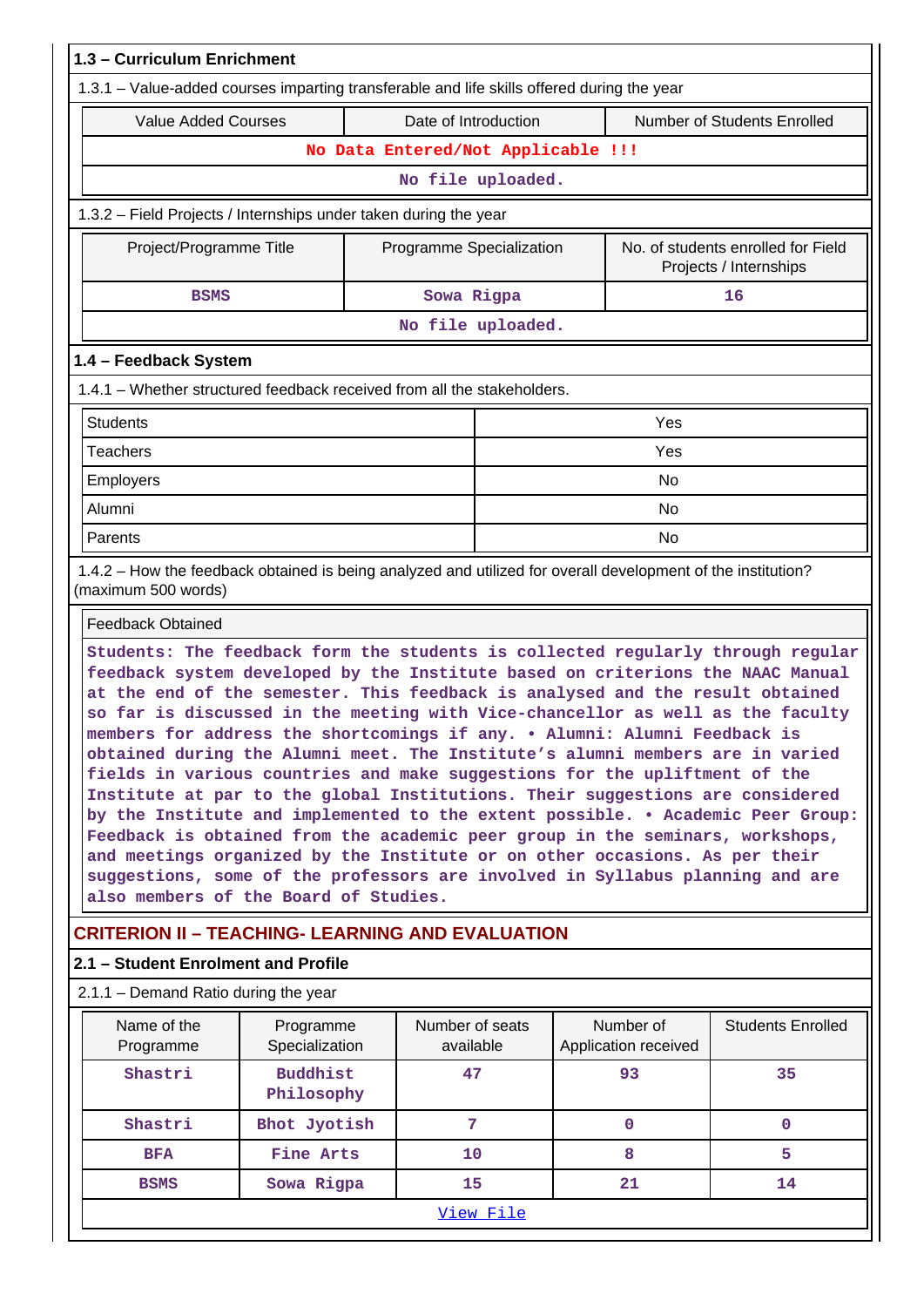| 2.2 - Catering to Student Diversity                                                               |                                                                                                                                                                                                                                                                                                                                                                                                                                                                                                            |                                                              |                         |                                                          |                                                                                     |                                                                                                  |             |                                                                                                  |                                                             |                                                                                                                     |
|---------------------------------------------------------------------------------------------------|------------------------------------------------------------------------------------------------------------------------------------------------------------------------------------------------------------------------------------------------------------------------------------------------------------------------------------------------------------------------------------------------------------------------------------------------------------------------------------------------------------|--------------------------------------------------------------|-------------------------|----------------------------------------------------------|-------------------------------------------------------------------------------------|--------------------------------------------------------------------------------------------------|-------------|--------------------------------------------------------------------------------------------------|-------------------------------------------------------------|---------------------------------------------------------------------------------------------------------------------|
| 2.2.1 - Student - Full time teacher ratio (current year data)                                     |                                                                                                                                                                                                                                                                                                                                                                                                                                                                                                            |                                                              |                         |                                                          |                                                                                     |                                                                                                  |             |                                                                                                  |                                                             |                                                                                                                     |
| Year                                                                                              |                                                                                                                                                                                                                                                                                                                                                                                                                                                                                                            | Number of<br>students enrolled<br>in the institution<br>(UG) |                         |                                                          | Number of<br>students enrolled<br>in the institution<br>(PG)                        | Number of<br>fulltime teachers<br>available in the<br>institution<br>teaching only UG<br>courses |             | Number of<br>fulltime teachers<br>available in the<br>institution<br>teaching only PG<br>courses | Number of<br>teachers<br>teaching both UG<br>and PG courses |                                                                                                                     |
| 2018                                                                                              |                                                                                                                                                                                                                                                                                                                                                                                                                                                                                                            | 194                                                          |                         |                                                          | 58                                                                                  | 93                                                                                               |             | 0                                                                                                |                                                             | 29                                                                                                                  |
| 2.3 - Teaching - Learning Process                                                                 |                                                                                                                                                                                                                                                                                                                                                                                                                                                                                                            |                                                              |                         |                                                          |                                                                                     |                                                                                                  |             |                                                                                                  |                                                             |                                                                                                                     |
| learning resources etc. (current year data)                                                       |                                                                                                                                                                                                                                                                                                                                                                                                                                                                                                            |                                                              |                         |                                                          |                                                                                     |                                                                                                  |             |                                                                                                  |                                                             | 2.3.1 - Percentage of teachers using ICT for effective teaching with Learning Management Systems (LMS), E-          |
| Number of<br><b>Teachers on Roll</b>                                                              |                                                                                                                                                                                                                                                                                                                                                                                                                                                                                                            | Number of<br>teachers using<br>ICT (LMS, e-<br>Resources)    |                         |                                                          | <b>ICT Tools and</b><br>resources<br>available                                      | Numberof smart<br>Number of ICT<br>enabled<br>classrooms<br>Classrooms                           |             |                                                                                                  | E-resources and<br>techniques used                          |                                                                                                                     |
| 93                                                                                                |                                                                                                                                                                                                                                                                                                                                                                                                                                                                                                            | 93                                                           |                         |                                                          | 6                                                                                   | 40                                                                                               |             | 3                                                                                                |                                                             | 10                                                                                                                  |
| View File of ICT Tools and resources                                                              |                                                                                                                                                                                                                                                                                                                                                                                                                                                                                                            |                                                              |                         |                                                          |                                                                                     |                                                                                                  |             |                                                                                                  |                                                             |                                                                                                                     |
| View File of E-resources and techniques used                                                      |                                                                                                                                                                                                                                                                                                                                                                                                                                                                                                            |                                                              |                         |                                                          |                                                                                     |                                                                                                  |             |                                                                                                  |                                                             |                                                                                                                     |
| 2.3.2 - Students mentoring system available in the institution? Give details. (maximum 500 words) |                                                                                                                                                                                                                                                                                                                                                                                                                                                                                                            |                                                              |                         |                                                          |                                                                                     |                                                                                                  |             |                                                                                                  |                                                             |                                                                                                                     |
|                                                                                                   | referred to the Institute counsellor. The student-mentor ratio is almost1:6 in the Institute. In this whole process<br>there is confidential clause about data and information collected from students. The faculty members maintain<br>close rapport with the students (especially the students from the major course) and assist them in various<br>aspects pertaining to their career and personal issues.<br>Number of students enrolled in the<br>Mentor: Mentee Ratio<br>Number of fulltime teachers |                                                              |                         |                                                          |                                                                                     |                                                                                                  |             |                                                                                                  |                                                             |                                                                                                                     |
|                                                                                                   | institution<br>243                                                                                                                                                                                                                                                                                                                                                                                                                                                                                         |                                                              |                         |                                                          | 93                                                                                  |                                                                                                  |             |                                                                                                  |                                                             | 1:3                                                                                                                 |
| 2.4 - Teacher Profile and Quality                                                                 |                                                                                                                                                                                                                                                                                                                                                                                                                                                                                                            |                                                              |                         |                                                          |                                                                                     |                                                                                                  |             |                                                                                                  |                                                             |                                                                                                                     |
| 2.4.1 – Number of full time teachers appointed during the year                                    |                                                                                                                                                                                                                                                                                                                                                                                                                                                                                                            |                                                              |                         |                                                          |                                                                                     |                                                                                                  |             |                                                                                                  |                                                             |                                                                                                                     |
|                                                                                                   | No. of sanctioned<br>positions                                                                                                                                                                                                                                                                                                                                                                                                                                                                             |                                                              | No. of filled positions |                                                          | Vacant positions                                                                    |                                                                                                  |             | Positions filled during<br>the current year                                                      |                                                             | No. of faculty with<br>Ph.D                                                                                         |
|                                                                                                   | 63                                                                                                                                                                                                                                                                                                                                                                                                                                                                                                         |                                                              | 33                      |                                                          | 30                                                                                  |                                                                                                  |             | 9                                                                                                |                                                             | 32                                                                                                                  |
| International level from Government, recognised bodies during the year)                           |                                                                                                                                                                                                                                                                                                                                                                                                                                                                                                            |                                                              |                         |                                                          |                                                                                     |                                                                                                  |             |                                                                                                  |                                                             | 2.4.2 - Honours and recognition received by teachers (received awards, recognition, fellowships at State, National, |
|                                                                                                   | Year of Award                                                                                                                                                                                                                                                                                                                                                                                                                                                                                              |                                                              |                         | international level                                      | Name of full time teachers<br>receiving awards from<br>state level, national level, |                                                                                                  | Designation |                                                                                                  |                                                             | Name of the award,<br>fellowship, received from<br>Government or recognized<br>bodies                               |
|                                                                                                   | 2018                                                                                                                                                                                                                                                                                                                                                                                                                                                                                                       |                                                              |                         |                                                          | Dr. D.D Chaturvedi                                                                  |                                                                                                  | Professor   |                                                                                                  |                                                             | Veshesa Puraskar,<br>Uttar Pradesh<br>Sanskrit Sansthan,<br>Lokbhavan, Lucknow                                      |
| Suchita Sharma<br>Assistant Professor<br>2018<br>Dr.                                              |                                                                                                                                                                                                                                                                                                                                                                                                                                                                                                            |                                                              |                         | Certificate of<br>Honor for Top 50<br>selected paintings |                                                                                     |                                                                                                  |             |                                                                                                  |                                                             |                                                                                                                     |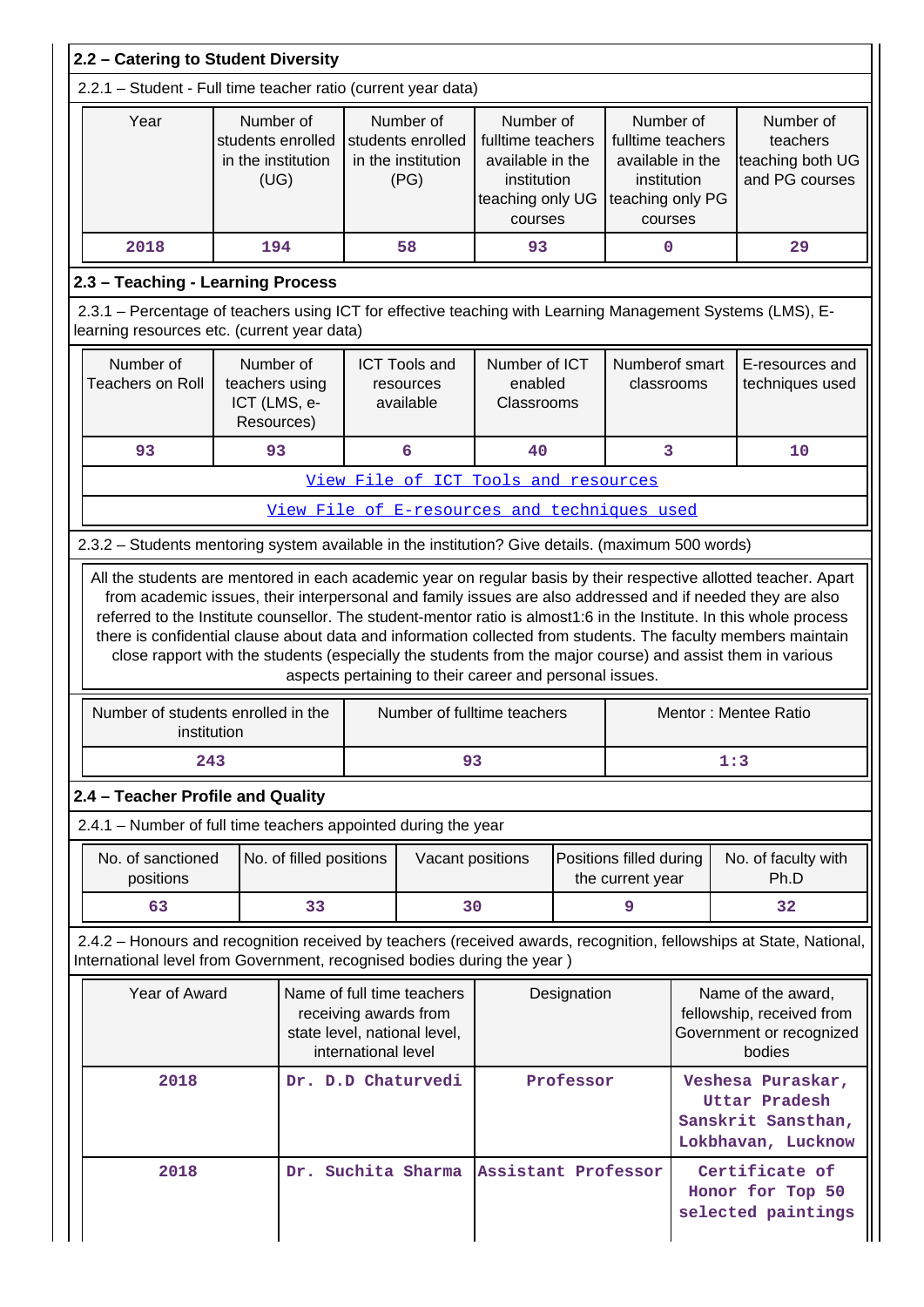|          |                                                                                                                    |                   |             |                                     |                                                         | by Bindaas Artist<br>Group                                                                  |           |                                                              |                                                                                 |                                                                                                               |  |
|----------|--------------------------------------------------------------------------------------------------------------------|-------------------|-------------|-------------------------------------|---------------------------------------------------------|---------------------------------------------------------------------------------------------|-----------|--------------------------------------------------------------|---------------------------------------------------------------------------------|---------------------------------------------------------------------------------------------------------------|--|
|          | 2018                                                                                                               |                   |             | Dr. Baburam<br>Tripathi             |                                                         |                                                                                             | Professor |                                                              |                                                                                 | Abhinandan Patra<br>from Samras<br>Foundation, Mumbai                                                         |  |
|          |                                                                                                                    |                   |             |                                     |                                                         | View File                                                                                   |           |                                                              |                                                                                 |                                                                                                               |  |
|          | 2.5 - Evaluation Process and Reforms                                                                               |                   |             |                                     |                                                         |                                                                                             |           |                                                              |                                                                                 |                                                                                                               |  |
| the year | 2.5.1 – Number of days from the date of semester-end/ year- end examination till the declaration of results during |                   |             |                                     |                                                         |                                                                                             |           |                                                              |                                                                                 |                                                                                                               |  |
|          | Programme Name<br>Programme Code                                                                                   |                   |             | Semester/year                       |                                                         | Last date of the last<br>semester-end/year-<br>end examination                              |           |                                                              | Date of declaration of<br>results of semester-<br>end/ year- end<br>examination |                                                                                                               |  |
|          | Shastri                                                                                                            |                   | <b>UGP</b>  |                                     | Semester <sub>2</sub>                                   |                                                                                             |           | 10/05/2019                                                   |                                                                                 | 03/07/2019                                                                                                    |  |
|          | Acharya                                                                                                            |                   | PGP         |                                     | Semester <sub>2</sub>                                   |                                                                                             |           | 10/05/2019                                                   |                                                                                 | 03/07/2019                                                                                                    |  |
|          | Acharya                                                                                                            |                   | PGH         |                                     | Semester <sub>2</sub>                                   |                                                                                             |           | 10/05/2019                                                   |                                                                                 | 03/07/2019                                                                                                    |  |
|          | Acharya                                                                                                            |                   | <b>PGL</b>  |                                     | Semester <sub>2</sub>                                   |                                                                                             |           | 10/05/2019                                                   |                                                                                 | 03/07/2019                                                                                                    |  |
|          | <b>BFA</b>                                                                                                         |                   | <b>UGF</b>  |                                     | Semester <sub>2</sub>                                   |                                                                                             |           | 10/05/2019                                                   |                                                                                 | 03/07/2019                                                                                                    |  |
|          | <b>MFA</b>                                                                                                         |                   | PGF         |                                     | Semester <sub>2</sub>                                   |                                                                                             |           | 10/05/2019                                                   |                                                                                 | 03/07/2019                                                                                                    |  |
|          | <b>BSMS</b>                                                                                                        |                   | <b>UGS</b>  |                                     |                                                         | 10/05/2019<br>Semester <sub>2</sub>                                                         |           |                                                              | 03/07/2019                                                                      |                                                                                                               |  |
|          | <b>B.A.BEd</b>                                                                                                     |                   | <b>UGAE</b> |                                     |                                                         | Semester <sub>2</sub>                                                                       |           | 10/05/2019                                                   |                                                                                 | 03/07/2019                                                                                                    |  |
|          | <b>BEd</b>                                                                                                         |                   | <b>UGE</b>  | Semester <sub>2</sub><br>10/05/2019 |                                                         |                                                                                             |           |                                                              | 03/07/2019                                                                      |                                                                                                               |  |
|          |                                                                                                                    |                   |             |                                     |                                                         | View File                                                                                   |           |                                                              |                                                                                 |                                                                                                               |  |
|          | the examinations during the year                                                                                   |                   |             |                                     |                                                         |                                                                                             |           |                                                              |                                                                                 | 2.5.2 - Average percentage of Student complaints/grievances about evaluation against total number appeared in |  |
|          | Number of complaints or grievances<br>about evaluation                                                             |                   |             |                                     | Total number of students appeared<br>in the examination |                                                                                             |           |                                                              |                                                                                 | Percentage                                                                                                    |  |
|          | 36                                                                                                                 |                   |             |                                     | 246                                                     |                                                                                             |           | 14%                                                          |                                                                                 |                                                                                                               |  |
|          |                                                                                                                    |                   |             |                                     | 2.6 - Student Performance and Learning Outcomes         |                                                                                             |           |                                                              |                                                                                 |                                                                                                               |  |
|          |                                                                                                                    |                   |             |                                     |                                                         | institution are stated and displayed in website of the institution (to provide the weblink) |           |                                                              |                                                                                 | 2.6.1 – Program outcomes, program specific outcomes and course outcomes for all programs offered by the       |  |
|          |                                                                                                                    |                   |             |                                     |                                                         |                                                                                             |           |                                                              |                                                                                 | https://www.cihts.ac.in/webpage/cmspage.aspx?catid=119&postid=232&BrCode=1                                    |  |
|          | 2.6.2 - Pass percentage of students                                                                                |                   |             |                                     |                                                         |                                                                                             |           |                                                              |                                                                                 |                                                                                                               |  |
|          | Programme<br>Code                                                                                                  | Programme<br>Name |             |                                     | Programme<br>Specialization                             | Number of<br>students<br>appeared in the<br>final year<br>examination                       |           | Number of<br>students passed<br>in final year<br>examination |                                                                                 | Pass Percentage                                                                                               |  |
|          | <b>UGP</b>                                                                                                         | Shastri           |             |                                     | <b>Buddhist</b><br>Philosophy                           | 43                                                                                          |           | 35                                                           |                                                                                 | 81%                                                                                                           |  |
|          | PGP                                                                                                                | Acharya           |             |                                     | <b>Buddhist</b><br>Philosophy                           | 13                                                                                          |           | 11                                                           |                                                                                 | 85%                                                                                                           |  |
|          | <b>PGL</b>                                                                                                         | Acharya           |             |                                     | Tibetan<br>Language                                     | 11                                                                                          |           | 11                                                           |                                                                                 | 100%                                                                                                          |  |
|          | PGH                                                                                                                | Acharya           |             |                                     | Tibetan                                                 | 4                                                                                           |           | 4                                                            |                                                                                 | 100%                                                                                                          |  |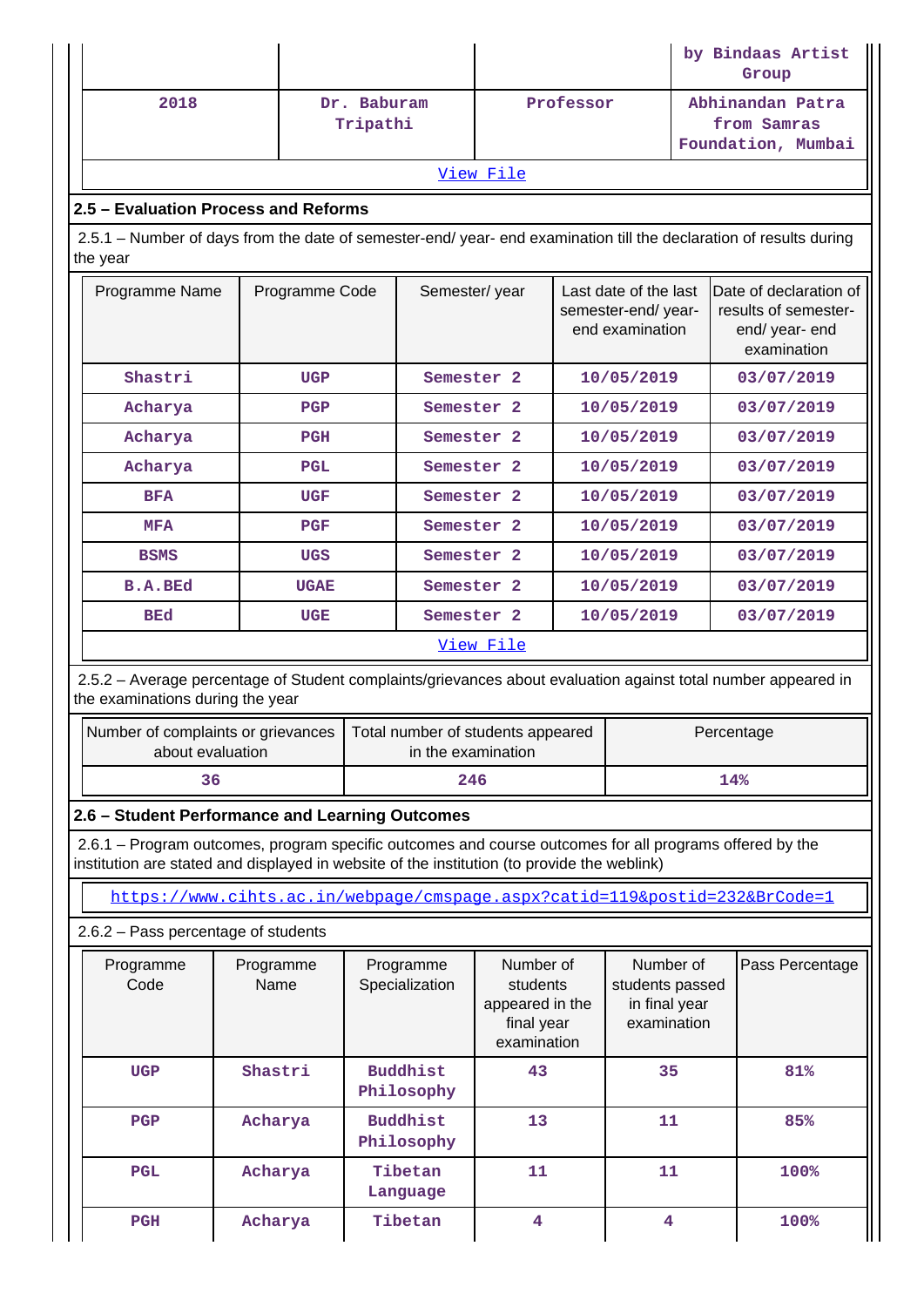|                                                                                                                                                                           |                                                                                                           | History                                     |                              |  |                           |                                    |  |  |  |  |  |
|---------------------------------------------------------------------------------------------------------------------------------------------------------------------------|-----------------------------------------------------------------------------------------------------------|---------------------------------------------|------------------------------|--|---------------------------|------------------------------------|--|--|--|--|--|
| PGF                                                                                                                                                                       | <b>MFA</b>                                                                                                | Fine Arts                                   | 1                            |  | 1                         | 100%                               |  |  |  |  |  |
| <b>UGS</b>                                                                                                                                                                | <b>BSMS</b>                                                                                               | Sowa Rigpa                                  | 3                            |  | 3                         | 100%                               |  |  |  |  |  |
| <b>UGAE</b>                                                                                                                                                               | <b>B.A.BEd</b>                                                                                            | Education                                   | 16                           |  | 16                        | 100%                               |  |  |  |  |  |
|                                                                                                                                                                           | View File                                                                                                 |                                             |                              |  |                           |                                    |  |  |  |  |  |
| 2.7 - Student Satisfaction Survey                                                                                                                                         |                                                                                                           |                                             |                              |  |                           |                                    |  |  |  |  |  |
| 2.7.1 - Student Satisfaction Survey (SSS) on overall institutional performance (Institution may design the<br>questionnaire) (results and details be provided as weblink) |                                                                                                           |                                             |                              |  |                           |                                    |  |  |  |  |  |
|                                                                                                                                                                           |                                                                                                           |                                             | Nil                          |  |                           |                                    |  |  |  |  |  |
| <b>CRITERION III - RESEARCH, INNOVATIONS AND EXTENSION</b>                                                                                                                |                                                                                                           |                                             |                              |  |                           |                                    |  |  |  |  |  |
| 3.1 - Promotion of Research and Facilities                                                                                                                                |                                                                                                           |                                             |                              |  |                           |                                    |  |  |  |  |  |
|                                                                                                                                                                           | 3.1.1 - Teachers awarded National/International fellowship for advanced studies/ research during the year |                                             |                              |  |                           |                                    |  |  |  |  |  |
| <b>Type</b>                                                                                                                                                               | Name of the teacher<br>awarded the<br>fellowship                                                          | Name of the award                           |                              |  | Date of award             | Awarding agency                    |  |  |  |  |  |
|                                                                                                                                                                           |                                                                                                           | No Data Entered/Not Applicable !!!          |                              |  |                           |                                    |  |  |  |  |  |
|                                                                                                                                                                           |                                                                                                           |                                             | No file uploaded.            |  |                           |                                    |  |  |  |  |  |
| 3.1.2 – Number of JRFs, SRFs, Post Doctoral Fellows, Research Associates and other fellows in the Institution<br>enrolled during the year                                 |                                                                                                           |                                             |                              |  |                           |                                    |  |  |  |  |  |
|                                                                                                                                                                           | Name of Research fellowship<br>Duration of the fellowship<br><b>Funding Agency</b>                        |                                             |                              |  |                           |                                    |  |  |  |  |  |
|                                                                                                                                                                           | University of California,<br>270<br>Mr. Jed Forman<br>Santa Barbara,<br>California, USA                   |                                             |                              |  |                           |                                    |  |  |  |  |  |
| Tashi Dhondup                                                                                                                                                             |                                                                                                           | 630                                         |                              |  |                           | SOAS University, London            |  |  |  |  |  |
| Jamyang Dhakpa                                                                                                                                                            |                                                                                                           | 630                                         |                              |  |                           | SOAS University, London            |  |  |  |  |  |
|                                                                                                                                                                           |                                                                                                           |                                             | View File                    |  |                           |                                    |  |  |  |  |  |
| 3.2 - Resource Mobilization for Research                                                                                                                                  |                                                                                                           |                                             |                              |  |                           |                                    |  |  |  |  |  |
| 3.2.1 – Research funds sanctioned and received from various agencies, industry and other organisations                                                                    |                                                                                                           |                                             |                              |  |                           |                                    |  |  |  |  |  |
| Nature of the Project                                                                                                                                                     | Duration                                                                                                  | agency                                      | Name of the funding          |  | Total grant<br>sanctioned | Amount received<br>during the year |  |  |  |  |  |
| Major Projects                                                                                                                                                            | 1460                                                                                                      | Compiling<br>Literature of<br>Western Tibet | Committee for                |  | 9                         | 2.25                               |  |  |  |  |  |
| Major Projects                                                                                                                                                            | 365                                                                                                       | <b>CIHTS</b>                                |                              |  | 0.6                       | 0.6                                |  |  |  |  |  |
| Major Projects                                                                                                                                                            | 365                                                                                                       | <b>UGC</b>                                  | $CSSH~UPE$ - II              |  | 1.5                       | 1.5                                |  |  |  |  |  |
| Major Projects                                                                                                                                                            | 630                                                                                                       |                                             | SOAS University<br>of London |  | 16.8                      | 8.4                                |  |  |  |  |  |
|                                                                                                                                                                           | Major Projects<br>2.5<br>0.83<br>1095<br>Hangzou<br><b>Buddhist</b><br>Academy                            |                                             |                              |  |                           |                                    |  |  |  |  |  |
|                                                                                                                                                                           |                                                                                                           |                                             | View File                    |  |                           |                                    |  |  |  |  |  |
|                                                                                                                                                                           |                                                                                                           |                                             |                              |  |                           |                                    |  |  |  |  |  |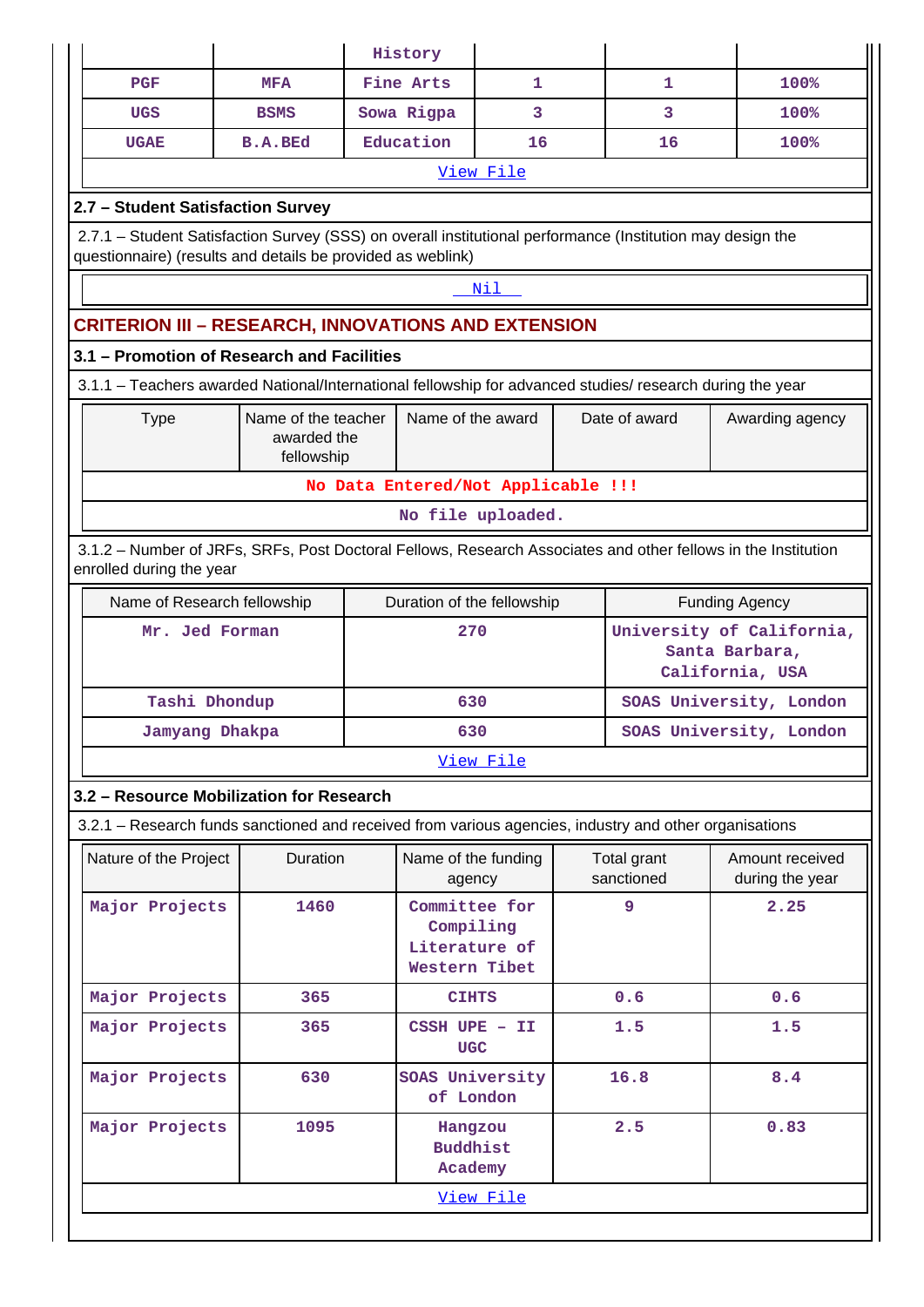| 3.3 - Innovation Ecosystem                                                                                                               |                                                                                                                 |                       |                         |                                   |  |  |  |  |  |
|------------------------------------------------------------------------------------------------------------------------------------------|-----------------------------------------------------------------------------------------------------------------|-----------------------|-------------------------|-----------------------------------|--|--|--|--|--|
| 3.3.1 - Workshops/Seminars Conducted on Intellectual Property Rights (IPR) and Industry-Academia Innovative<br>practices during the year |                                                                                                                 |                       |                         |                                   |  |  |  |  |  |
| Title of workshop/seminar<br>Name of the Dept.<br>Date                                                                                   |                                                                                                                 |                       |                         |                                   |  |  |  |  |  |
|                                                                                                                                          | No Data Entered/Not Applicable !!!                                                                              |                       |                         |                                   |  |  |  |  |  |
|                                                                                                                                          |                                                                                                                 | No file uploaded.     |                         |                                   |  |  |  |  |  |
| 3.3.2 - Awards for Innovation won by Institution/Teachers/Research scholars/Students during the year                                     |                                                                                                                 |                       |                         |                                   |  |  |  |  |  |
| Title of the innovation                                                                                                                  | Name of Awardee<br>Awarding Agency                                                                              |                       | Date of award           | Category                          |  |  |  |  |  |
| No Data Entered/Not Applicable !!!                                                                                                       |                                                                                                                 |                       |                         |                                   |  |  |  |  |  |
| No file uploaded.                                                                                                                        |                                                                                                                 |                       |                         |                                   |  |  |  |  |  |
| 3.3.3 - No. of Incubation centre created, start-ups incubated on campus during the year                                                  |                                                                                                                 |                       |                         |                                   |  |  |  |  |  |
| Incubation<br>Name<br>Sponsered By<br>Name of the<br>Nature of Start-<br>Date of<br>Center<br>Start-up<br>Commencement<br>up             |                                                                                                                 |                       |                         |                                   |  |  |  |  |  |
|                                                                                                                                          | No Data Entered/Not Applicable !!!                                                                              |                       |                         |                                   |  |  |  |  |  |
|                                                                                                                                          |                                                                                                                 | No file uploaded.     |                         |                                   |  |  |  |  |  |
| 3.4 - Research Publications and Awards                                                                                                   |                                                                                                                 |                       |                         |                                   |  |  |  |  |  |
| $3.4.1$ – Ph. Ds awarded during the year                                                                                                 |                                                                                                                 |                       |                         |                                   |  |  |  |  |  |
|                                                                                                                                          | Name of the Department                                                                                          |                       | Number of PhD's Awarded |                                   |  |  |  |  |  |
|                                                                                                                                          | Bhot Jyotish                                                                                                    |                       | 1                       |                                   |  |  |  |  |  |
|                                                                                                                                          | Dictionary                                                                                                      |                       | 1                       |                                   |  |  |  |  |  |
|                                                                                                                                          | Sanskrit                                                                                                        |                       | 1                       |                                   |  |  |  |  |  |
|                                                                                                                                          | Translation                                                                                                     |                       | 1                       |                                   |  |  |  |  |  |
|                                                                                                                                          | 3.4.2 - Research Publications in the Journals notified on UGC website during the year                           |                       |                         |                                   |  |  |  |  |  |
| <b>Type</b>                                                                                                                              | Department                                                                                                      | Number of Publication |                         | Average Impact Factor (if<br>any) |  |  |  |  |  |
| National                                                                                                                                 | Classical and<br>Modern Language                                                                                | 5                     |                         | $\mathbf 0$                       |  |  |  |  |  |
| National                                                                                                                                 | <b>CTE</b>                                                                                                      | 3                     |                         | $\mathbf 0$                       |  |  |  |  |  |
| National                                                                                                                                 | Rare Buddhist Text<br>and Research<br>Department                                                                | 26                    |                         | $\mathbf 0$                       |  |  |  |  |  |
| National                                                                                                                                 | Moolshastra                                                                                                     | $\overline{4}$        |                         | $\mathbf{O}$                      |  |  |  |  |  |
| National                                                                                                                                 | Sanskrit                                                                                                        | 3                     |                         | $\mathbf{0}$                      |  |  |  |  |  |
| National                                                                                                                                 | Social Science                                                                                                  | 3                     |                         | $\mathbf{0}$                      |  |  |  |  |  |
| National                                                                                                                                 | Tibetan Language<br>and Litrature                                                                               | 1                     |                         | $\mathbf 0$                       |  |  |  |  |  |
|                                                                                                                                          |                                                                                                                 | View File             |                         |                                   |  |  |  |  |  |
| Proceedings per Teacher during the year                                                                                                  | 3.4.3 - Books and Chapters in edited Volumes / Books published, and papers in National/International Conference |                       |                         |                                   |  |  |  |  |  |
|                                                                                                                                          | Department                                                                                                      |                       | Number of Publication   |                                   |  |  |  |  |  |
|                                                                                                                                          | No Data Entered/Not Applicable !!!                                                                              |                       |                         |                                   |  |  |  |  |  |
|                                                                                                                                          |                                                                                                                 |                       |                         |                                   |  |  |  |  |  |

Н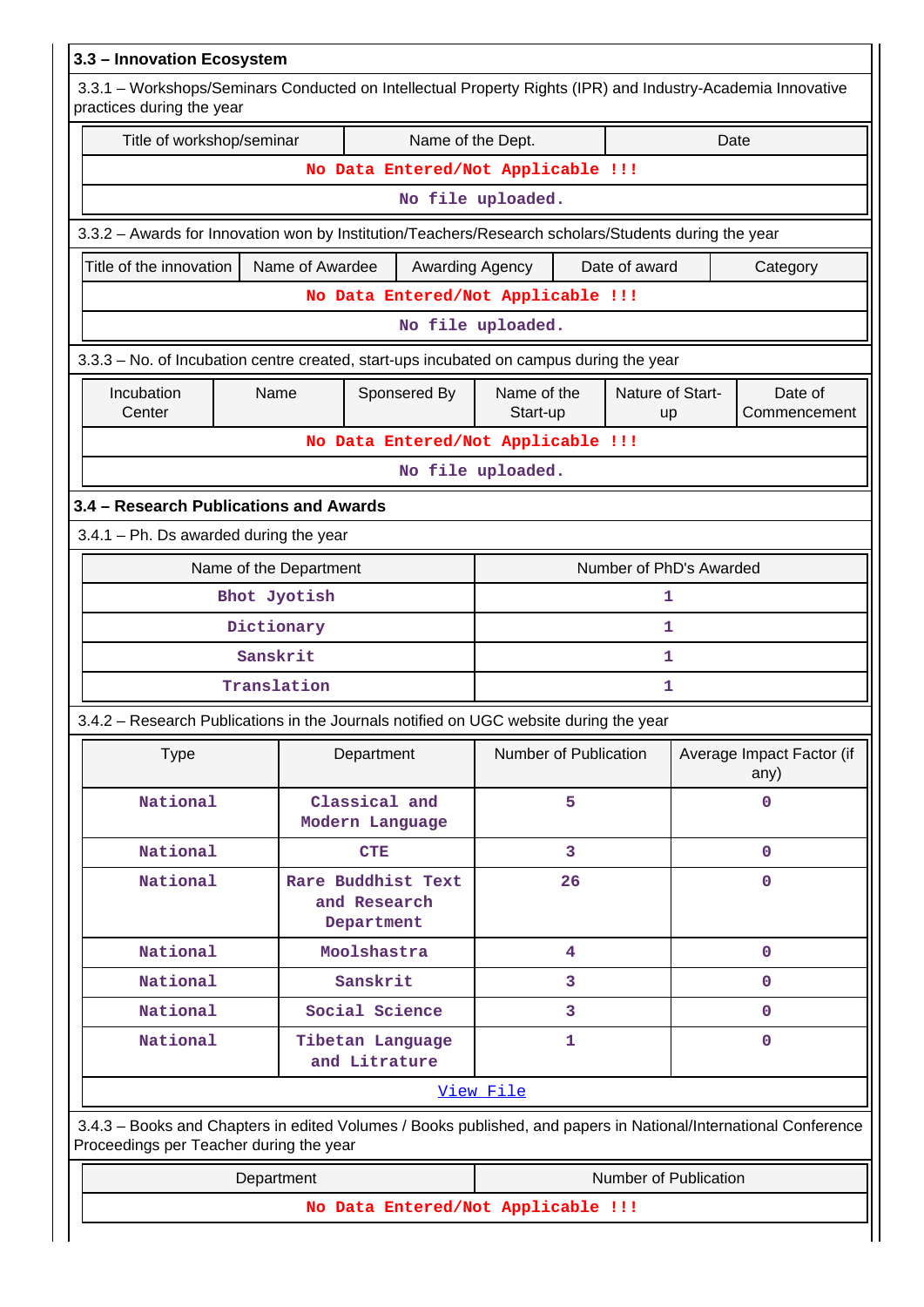|                                                                                                                                                                       | View File                          |                                       |                                                                                                                                                            |                        |                                                                                                                                       |                                                           |                                                      |                                                                                                                            |                                                                    |  |  |
|-----------------------------------------------------------------------------------------------------------------------------------------------------------------------|------------------------------------|---------------------------------------|------------------------------------------------------------------------------------------------------------------------------------------------------------|------------------------|---------------------------------------------------------------------------------------------------------------------------------------|-----------------------------------------------------------|------------------------------------------------------|----------------------------------------------------------------------------------------------------------------------------|--------------------------------------------------------------------|--|--|
| 3.4.4 - Patents published/awarded/applied during the year                                                                                                             |                                    |                                       |                                                                                                                                                            |                        |                                                                                                                                       |                                                           |                                                      |                                                                                                                            |                                                                    |  |  |
| <b>Patent Details</b>                                                                                                                                                 |                                    |                                       | Patent status                                                                                                                                              |                        |                                                                                                                                       | <b>Patent Number</b>                                      |                                                      |                                                                                                                            | Date of Award                                                      |  |  |
|                                                                                                                                                                       |                                    |                                       |                                                                                                                                                            |                        |                                                                                                                                       | No Data Entered/Not Applicable !!!                        |                                                      |                                                                                                                            |                                                                    |  |  |
|                                                                                                                                                                       | No file uploaded.                  |                                       |                                                                                                                                                            |                        |                                                                                                                                       |                                                           |                                                      |                                                                                                                            |                                                                    |  |  |
| 3.4.5 - Bibliometrics of the publications during the last academic year based on average citation index in Scopus/<br>Web of Science or PubMed/ Indian Citation Index |                                    |                                       |                                                                                                                                                            |                        |                                                                                                                                       |                                                           |                                                      |                                                                                                                            |                                                                    |  |  |
| Title of the<br>Paper                                                                                                                                                 |                                    | Name of<br>Title of journal<br>Author |                                                                                                                                                            | Year of<br>publication |                                                                                                                                       | <b>Citation Index</b>                                     |                                                      | Number of<br>Institutional<br>affiliation as<br>citations<br>excluding self<br>mentioned in<br>citation<br>the publication |                                                                    |  |  |
|                                                                                                                                                                       | No Data Entered/Not Applicable !!! |                                       |                                                                                                                                                            |                        |                                                                                                                                       |                                                           |                                                      |                                                                                                                            |                                                                    |  |  |
| No file uploaded.                                                                                                                                                     |                                    |                                       |                                                                                                                                                            |                        |                                                                                                                                       |                                                           |                                                      |                                                                                                                            |                                                                    |  |  |
| 3.4.6 - h-Index of the Institutional Publications during the year. (based on Scopus/ Web of science)                                                                  |                                    |                                       |                                                                                                                                                            |                        |                                                                                                                                       |                                                           |                                                      |                                                                                                                            |                                                                    |  |  |
| Title of the<br>Paper                                                                                                                                                 | Name of<br>Author                  |                                       | Title of journal                                                                                                                                           |                        | Year of<br>publication                                                                                                                | h-index                                                   | Number of<br>citations<br>excluding self<br>citation |                                                                                                                            | Institutional<br>affiliation as<br>mentioned in<br>the publication |  |  |
| No Data Entered/Not Applicable !!!                                                                                                                                    |                                    |                                       |                                                                                                                                                            |                        |                                                                                                                                       |                                                           |                                                      |                                                                                                                            |                                                                    |  |  |
|                                                                                                                                                                       | No file uploaded.                  |                                       |                                                                                                                                                            |                        |                                                                                                                                       |                                                           |                                                      |                                                                                                                            |                                                                    |  |  |
| 3.4.7 - Faculty participation in Seminars/Conferences and Symposia during the year                                                                                    |                                    |                                       |                                                                                                                                                            |                        |                                                                                                                                       |                                                           |                                                      |                                                                                                                            |                                                                    |  |  |
| Number of Faculty                                                                                                                                                     |                                    |                                       | International                                                                                                                                              |                        | National                                                                                                                              | <b>State</b>                                              |                                                      |                                                                                                                            | Local                                                              |  |  |
| Attended/Semina<br>rs/Workshops                                                                                                                                       |                                    |                                       | 11<br>13                                                                                                                                                   |                        |                                                                                                                                       | 0                                                         |                                                      | 0                                                                                                                          |                                                                    |  |  |
| Presented<br>papers                                                                                                                                                   |                                    |                                       | 8<br>7                                                                                                                                                     |                        | 0                                                                                                                                     |                                                           |                                                      |                                                                                                                            | 0                                                                  |  |  |
| Resource<br>persons                                                                                                                                                   |                                    |                                       | $\overline{2}$                                                                                                                                             |                        | 12<br>0                                                                                                                               |                                                           |                                                      | 0                                                                                                                          |                                                                    |  |  |
|                                                                                                                                                                       |                                    |                                       |                                                                                                                                                            |                        | View File                                                                                                                             |                                                           |                                                      |                                                                                                                            |                                                                    |  |  |
| 3.5 - Consultancy                                                                                                                                                     |                                    |                                       |                                                                                                                                                            |                        |                                                                                                                                       |                                                           |                                                      |                                                                                                                            |                                                                    |  |  |
| 3.5.1 - Revenue generated from Consultancy during the year                                                                                                            |                                    |                                       |                                                                                                                                                            |                        |                                                                                                                                       |                                                           |                                                      |                                                                                                                            |                                                                    |  |  |
| Name of the Consultan(s)<br>department                                                                                                                                |                                    |                                       | Name of consultancy<br>project                                                                                                                             |                        |                                                                                                                                       | Consulting/Sponsoring<br>Agency                           |                                                      |                                                                                                                            | Revenue generated<br>(amount in rupees)                            |  |  |
| Prof. Geshe Ngawang<br>Samten                                                                                                                                         |                                    |                                       | Expert advisory<br>committee on the<br>scheme of financial<br>assistance for the<br>Presevation and<br>development of<br>Cultural Heritage<br>of Himalayas |                        | Government of<br>India, Ministry of<br>Culture, BTI<br>section, D- Block,<br>puratatva Bhawan,<br>GPO Complex, INA<br>NewDelhi-110023 |                                                           |                                                      | $\Omega$                                                                                                                   |                                                                    |  |  |
| Dr. Anirban Dash                                                                                                                                                      |                                    |                                       | Lingustics<br>Consultancy                                                                                                                                  |                        |                                                                                                                                       | Muktabodha<br>Indological<br>Research Institute<br>(MIRI) |                                                      |                                                                                                                            | $\mathbf{O}$                                                       |  |  |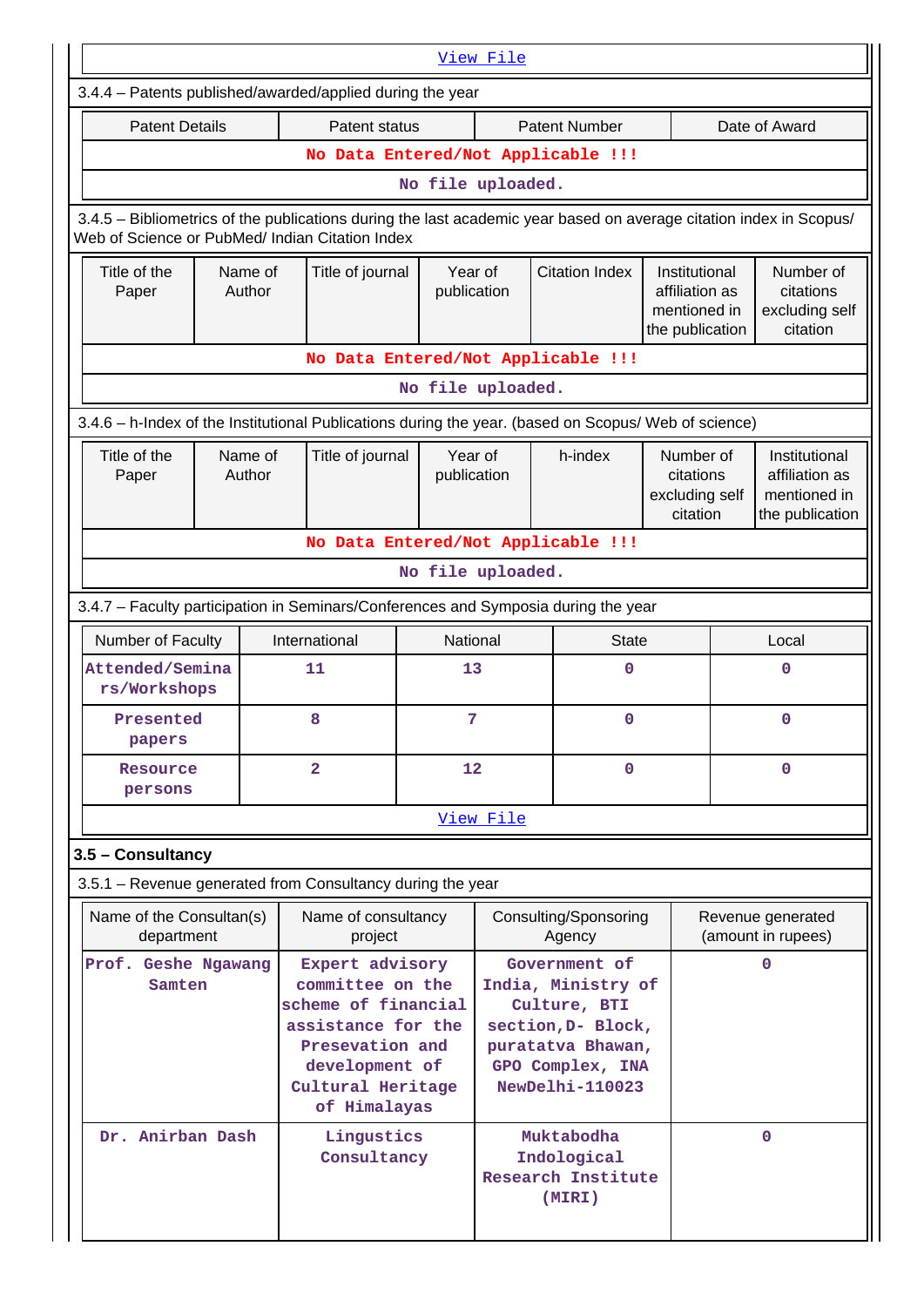| Dr. Anirban Dash                                                                                                                                                                                               | Lingustics<br>Consultancy                                                                                                                                                                                          |                                                 | Muktabodha<br>Indological<br>Research Institute<br>(MIRI) |                                                          | $\Omega$           |                                                          |  |  |  |
|----------------------------------------------------------------------------------------------------------------------------------------------------------------------------------------------------------------|--------------------------------------------------------------------------------------------------------------------------------------------------------------------------------------------------------------------|-------------------------------------------------|-----------------------------------------------------------|----------------------------------------------------------|--------------------|----------------------------------------------------------|--|--|--|
| Translation<br>Department                                                                                                                                                                                      | Translation of<br>Manuscripts brought<br>by Maha Pandit<br>Rahul Sanskrityayan                                                                                                                                     |                                                 |                                                           | Youth Art and<br>Culture Department,<br>Gov. of Bihar    |                    | 1550000                                                  |  |  |  |
|                                                                                                                                                                                                                |                                                                                                                                                                                                                    |                                                 | View File                                                 |                                                          |                    |                                                          |  |  |  |
| 3.5.2 – Revenue generated from Corporate Training by the institution during the year                                                                                                                           |                                                                                                                                                                                                                    |                                                 |                                                           |                                                          |                    |                                                          |  |  |  |
| Name of the<br>Consultan(s)<br>department                                                                                                                                                                      | Title of the<br>Agency seeking /<br>training<br>programme                                                                                                                                                          |                                                 |                                                           | Revenue generated<br>(amount in rupees)                  | Number of trainees |                                                          |  |  |  |
|                                                                                                                                                                                                                | No Data Entered/Not Applicable !!!                                                                                                                                                                                 |                                                 |                                                           |                                                          |                    |                                                          |  |  |  |
|                                                                                                                                                                                                                | No file uploaded.                                                                                                                                                                                                  |                                                 |                                                           |                                                          |                    |                                                          |  |  |  |
| 3.6 - Extension Activities                                                                                                                                                                                     |                                                                                                                                                                                                                    |                                                 |                                                           |                                                          |                    |                                                          |  |  |  |
|                                                                                                                                                                                                                | 3.6.1 – Number of extension and outreach programmes conducted in collaboration with industry, community and<br>Non- Government Organisations through NSS/NCC/Red cross/Youth Red Cross (YRC) etc., during the year |                                                 |                                                           |                                                          |                    |                                                          |  |  |  |
| Title of the activities                                                                                                                                                                                        |                                                                                                                                                                                                                    | Organising unit/agency/<br>collaborating agency |                                                           | Number of teachers<br>participated in such<br>activities |                    | Number of students<br>participated in such<br>activities |  |  |  |
| Nil                                                                                                                                                                                                            | Nil                                                                                                                                                                                                                |                                                 |                                                           | $\Omega$                                                 |                    | 0                                                        |  |  |  |
|                                                                                                                                                                                                                |                                                                                                                                                                                                                    |                                                 | No file uploaded.                                         |                                                          |                    |                                                          |  |  |  |
| 3.6.2 - Awards and recognition received for extension activities from Government and other recognized bodies<br>during the year                                                                                |                                                                                                                                                                                                                    |                                                 |                                                           |                                                          |                    |                                                          |  |  |  |
| Name of the activity                                                                                                                                                                                           |                                                                                                                                                                                                                    | Award/Recognition                               |                                                           | <b>Awarding Bodies</b>                                   |                    | Number of students<br><b>Benefited</b>                   |  |  |  |
| Nil                                                                                                                                                                                                            | Nil                                                                                                                                                                                                                |                                                 |                                                           | Nil                                                      |                    | 0                                                        |  |  |  |
|                                                                                                                                                                                                                |                                                                                                                                                                                                                    |                                                 | No file uploaded.                                         |                                                          |                    |                                                          |  |  |  |
| 3.6.3 - Students participating in extension activities with Government Organisations, Non-Government<br>Organisations and programmes such as Swachh Bharat, Aids Awareness, Gender Issue, etc. during the year |                                                                                                                                                                                                                    |                                                 |                                                           |                                                          |                    |                                                          |  |  |  |
| Name of the scheme                                                                                                                                                                                             | Organising unit/Agen<br>cy/collaborating<br>agency                                                                                                                                                                 | Name of the activity                            |                                                           | Number of teachers<br>participated in such<br>activites  |                    | Number of students<br>participated in such<br>activites  |  |  |  |
|                                                                                                                                                                                                                | No Data Entered/Not Applicable !!!                                                                                                                                                                                 |                                                 |                                                           |                                                          |                    |                                                          |  |  |  |
|                                                                                                                                                                                                                |                                                                                                                                                                                                                    |                                                 | <u>View File</u>                                          |                                                          |                    |                                                          |  |  |  |
| 3.7 - Collaborations                                                                                                                                                                                           |                                                                                                                                                                                                                    |                                                 |                                                           |                                                          |                    |                                                          |  |  |  |
| 3.7.1 – Number of Collaborative activities for research, faculty exchange, student exchange during the year                                                                                                    |                                                                                                                                                                                                                    |                                                 |                                                           |                                                          |                    |                                                          |  |  |  |
| Nature of activity                                                                                                                                                                                             | Participant                                                                                                                                                                                                        |                                                 |                                                           | Source of financial support                              |                    | Duration                                                 |  |  |  |
| International<br>Seminar on<br>Tipitaka/Tripitaka<br>organised in<br>collaboration with<br>Buddhist Thai<br><b>Bharat Society</b>                                                                              |                                                                                                                                                                                                                    |                                                 | The Dalai Lama<br>Trust                                   |                                                          | $\overline{a}$     |                                                          |  |  |  |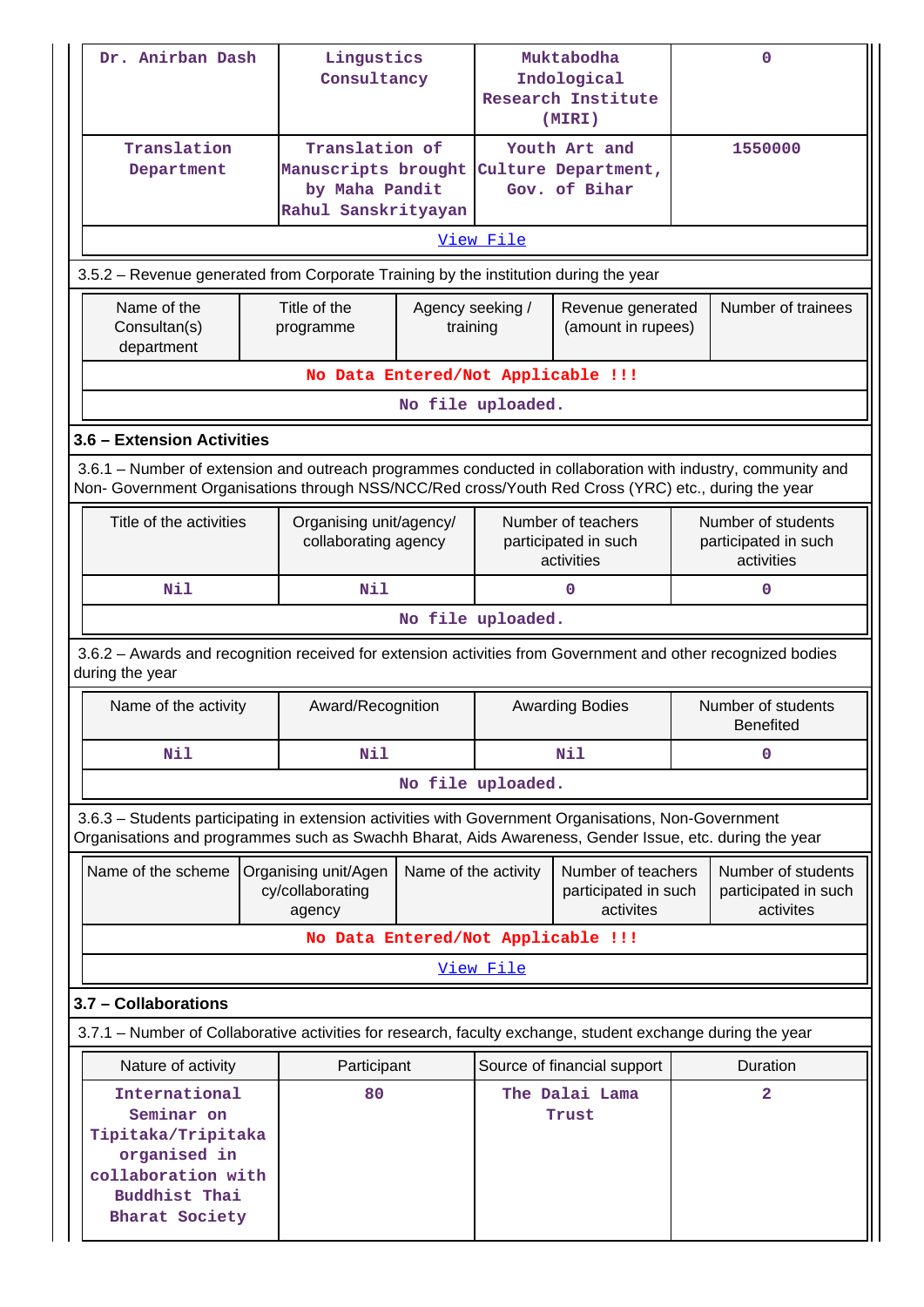|                                                                                                                                                       | 25<br>Academic Exchange<br>program                                                                                                                       |               |                                                                                                   | Five Colleges USA<br>and Deakin<br>University<br>Australia |                         |                                | 21                                                        |  |  |  |  |
|-------------------------------------------------------------------------------------------------------------------------------------------------------|----------------------------------------------------------------------------------------------------------------------------------------------------------|---------------|---------------------------------------------------------------------------------------------------|------------------------------------------------------------|-------------------------|--------------------------------|-----------------------------------------------------------|--|--|--|--|
| <u>View File</u>                                                                                                                                      |                                                                                                                                                          |               |                                                                                                   |                                                            |                         |                                |                                                           |  |  |  |  |
|                                                                                                                                                       | 3.7.2 - Linkages with institutions/industries for internship, on-the- job training, project work, sharing of research<br>facilities etc. during the year |               |                                                                                                   |                                                            |                         |                                |                                                           |  |  |  |  |
| Nature of linkage                                                                                                                                     | Title of the<br>linkage                                                                                                                                  |               | Name of the<br>partnering<br>institution/<br>industry<br>/research lab<br>with contact<br>details | <b>Duration From</b><br><b>Duration To</b>                 |                         | Participant                    |                                                           |  |  |  |  |
| No Data Entered/Not Applicable !!!                                                                                                                    |                                                                                                                                                          |               |                                                                                                   |                                                            |                         |                                |                                                           |  |  |  |  |
|                                                                                                                                                       |                                                                                                                                                          |               |                                                                                                   | No file uploaded.                                          |                         |                                |                                                           |  |  |  |  |
| 3.7.3 – MoUs signed with institutions of national, international importance, other universities, industries, corporate<br>houses etc. during the year |                                                                                                                                                          |               |                                                                                                   |                                                            |                         |                                |                                                           |  |  |  |  |
| Organisation                                                                                                                                          |                                                                                                                                                          |               | Date of MoU signed                                                                                | Purpose/Activities                                         |                         |                                | Number of<br>students/teachers<br>participated under MoUs |  |  |  |  |
|                                                                                                                                                       |                                                                                                                                                          |               |                                                                                                   | No Data Entered/Not Applicable !!!                         |                         |                                |                                                           |  |  |  |  |
|                                                                                                                                                       |                                                                                                                                                          |               |                                                                                                   | View File                                                  |                         |                                |                                                           |  |  |  |  |
| <b>CRITERION IV - INFRASTRUCTURE AND LEARNING RESOURCES</b>                                                                                           |                                                                                                                                                          |               |                                                                                                   |                                                            |                         |                                |                                                           |  |  |  |  |
| 4.1 - Physical Facilities                                                                                                                             |                                                                                                                                                          |               |                                                                                                   |                                                            |                         |                                |                                                           |  |  |  |  |
| 4.1.1 - Budget allocation, excluding salary for infrastructure augmentation during the year                                                           |                                                                                                                                                          |               |                                                                                                   |                                                            |                         |                                |                                                           |  |  |  |  |
| Budget allocated for infrastructure augmentation                                                                                                      |                                                                                                                                                          |               |                                                                                                   | Budget utilized for infrastructure development             |                         |                                |                                                           |  |  |  |  |
|                                                                                                                                                       | 1634                                                                                                                                                     |               |                                                                                                   |                                                            | 1634                    |                                |                                                           |  |  |  |  |
| 4.1.2 – Details of augmentation in infrastructure facilities during the year                                                                          |                                                                                                                                                          |               |                                                                                                   |                                                            |                         |                                |                                                           |  |  |  |  |
|                                                                                                                                                       | <b>Facilities</b>                                                                                                                                        |               |                                                                                                   |                                                            |                         | <b>Existing or Newly Added</b> |                                                           |  |  |  |  |
|                                                                                                                                                       |                                                                                                                                                          | Campus Area   |                                                                                                   | Existing                                                   |                         |                                |                                                           |  |  |  |  |
|                                                                                                                                                       |                                                                                                                                                          | Class rooms   |                                                                                                   |                                                            | Existing                |                                |                                                           |  |  |  |  |
|                                                                                                                                                       |                                                                                                                                                          | Laboratories  |                                                                                                   |                                                            | Existing                |                                |                                                           |  |  |  |  |
|                                                                                                                                                       |                                                                                                                                                          | Seminar Halls |                                                                                                   |                                                            | Existing                |                                |                                                           |  |  |  |  |
|                                                                                                                                                       |                                                                                                                                                          |               | Classrooms with LCD facilities                                                                    |                                                            | Existing                |                                |                                                           |  |  |  |  |
|                                                                                                                                                       |                                                                                                                                                          |               | Classrooms with Wi-Fi OR LAN                                                                      |                                                            | Existing                |                                |                                                           |  |  |  |  |
|                                                                                                                                                       |                                                                                                                                                          |               | Seminar halls with ICT facilities                                                                 |                                                            | Existing                |                                |                                                           |  |  |  |  |
| purchased (Greater than 1-0 lakh)                                                                                                                     | during the current year                                                                                                                                  | Video Centre  | Number of important equipments                                                                    |                                                            | Existing<br>Newly Added |                                |                                                           |  |  |  |  |
|                                                                                                                                                       |                                                                                                                                                          |               |                                                                                                   | No file uploaded.                                          |                         |                                |                                                           |  |  |  |  |
| 4.2 - Library as a Learning Resource                                                                                                                  |                                                                                                                                                          |               |                                                                                                   |                                                            |                         |                                |                                                           |  |  |  |  |
| 4.2.1 - Library is automated {Integrated Library Management System (ILMS)}                                                                            |                                                                                                                                                          |               |                                                                                                   |                                                            |                         |                                |                                                           |  |  |  |  |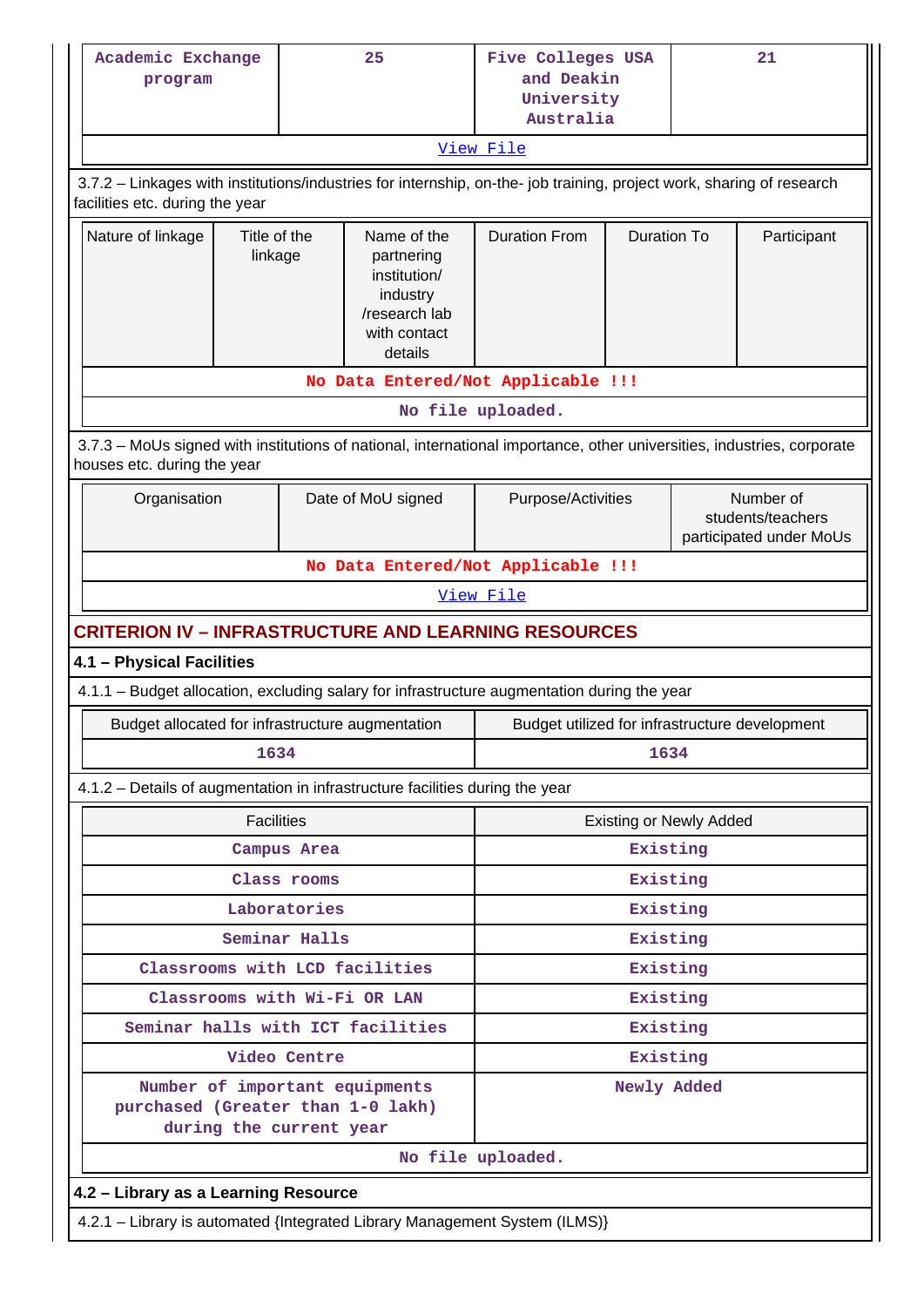| Name of the ILMS<br>software |                                                                                                                                                                                                                                                         |                                                                                                                                                    |                 |  | Nature of automation (fully<br>or patially)                      |                            | Version              |  |                                                                             |                    | Year of automation |                                                   |           |                                                   |
|------------------------------|---------------------------------------------------------------------------------------------------------------------------------------------------------------------------------------------------------------------------------------------------------|----------------------------------------------------------------------------------------------------------------------------------------------------|-----------------|--|------------------------------------------------------------------|----------------------------|----------------------|--|-----------------------------------------------------------------------------|--------------------|--------------------|---------------------------------------------------|-----------|---------------------------------------------------|
| SLIM                         |                                                                                                                                                                                                                                                         |                                                                                                                                                    |                 |  | Fully                                                            |                            |                      |  | 21                                                                          |                    |                    |                                                   | 1998      |                                                   |
|                              | 4.2.2 - Library Services                                                                                                                                                                                                                                |                                                                                                                                                    |                 |  |                                                                  |                            |                      |  |                                                                             |                    |                    |                                                   |           |                                                   |
|                              | Library<br>Existing<br>Service Type                                                                                                                                                                                                                     |                                                                                                                                                    |                 |  |                                                                  |                            | Newly Added<br>Total |  |                                                                             |                    |                    |                                                   |           |                                                   |
|                              | <b>Text Books</b>                                                                                                                                                                                                                                       |                                                                                                                                                    | 8992            |  | 5160536                                                          | 166                        |                      |  | 342133                                                                      |                    | 9158               |                                                   |           | 5502669                                           |
|                              |                                                                                                                                                                                                                                                         | Reference<br>80931<br><b>Books</b>                                                                                                                 |                 |  | 46444826                                                         |                            | 1494                 |  | 3079193                                                                     |                    | 82425              |                                                   |           | 49524019                                          |
|                              | Journals                                                                                                                                                                                                                                                |                                                                                                                                                    | 116             |  | 1013861                                                          | 32                         |                      |  | 335395                                                                      |                    | 148<br>1349256     |                                                   |           |                                                   |
|                              | View File                                                                                                                                                                                                                                               |                                                                                                                                                    |                 |  |                                                                  |                            |                      |  |                                                                             |                    |                    |                                                   |           |                                                   |
|                              | 4.2.3 - E-content developed by teachers such as: e-PG- Pathshala, CEC (under e-PG- Pathshala CEC (Under<br>Graduate) SWAYAM other MOOCs platform NPTEL/NMEICT/any other Government initiatives & institutional<br>(Learning Management System (LMS) etc |                                                                                                                                                    |                 |  |                                                                  |                            |                      |  |                                                                             |                    |                    |                                                   |           |                                                   |
|                              |                                                                                                                                                                                                                                                         | Name of the Teacher                                                                                                                                |                 |  | Name of the Module                                               |                            |                      |  | Platform on which module<br>is developed                                    |                    |                    | Date of launching e-                              | content   |                                                   |
|                              |                                                                                                                                                                                                                                                         |                                                                                                                                                    |                 |  | No Data Entered/Not Applicable !!!                               |                            |                      |  |                                                                             |                    |                    |                                                   |           |                                                   |
|                              |                                                                                                                                                                                                                                                         |                                                                                                                                                    |                 |  |                                                                  | No file uploaded.          |                      |  |                                                                             |                    |                    |                                                   |           |                                                   |
|                              | 4.3 - IT Infrastructure                                                                                                                                                                                                                                 |                                                                                                                                                    |                 |  |                                                                  |                            |                      |  |                                                                             |                    |                    |                                                   |           |                                                   |
|                              | 4.3.1 - Technology Upgradation (overall)                                                                                                                                                                                                                |                                                                                                                                                    |                 |  |                                                                  |                            |                      |  |                                                                             |                    |                    |                                                   |           |                                                   |
|                              | <b>Type</b>                                                                                                                                                                                                                                             | <b>Total Co</b><br>mputers                                                                                                                         | Computer<br>Lab |  | Internet                                                         | <b>Browsing</b><br>centers | Computer<br>Centers  |  | Office                                                                      | Departme<br>nts    |                    | Available<br><b>Bandwidt</b><br>h (MBPS/<br>GBPS) |           | <b>Others</b>                                     |
|                              | Existin<br>g                                                                                                                                                                                                                                            | 150                                                                                                                                                | $\mathbf{1}$    |  | $\mathbf{1}$                                                     | $\mathbf{1}$               | $\mathbf{1}$         |  | 15                                                                          | 12                 |                    | $\mathbf{1}$                                      |           | $\Omega$                                          |
|                              | Added                                                                                                                                                                                                                                                   | 100                                                                                                                                                | $\Omega$        |  | $\mathbf{O}$                                                     | $\mathbf 0$                | 0                    |  | $\mathbf 0$                                                                 | $\mathbf 0$        |                    | 0                                                 |           | $\mathbf 0$                                       |
|                              | Total                                                                                                                                                                                                                                                   | 250                                                                                                                                                | $\mathbf{1}$    |  | $\mathbf{1}$                                                     | 1                          | $\mathbf{1}$         |  | 15                                                                          | 12                 |                    | 1                                                 |           | $\mathbf 0$                                       |
|                              |                                                                                                                                                                                                                                                         | 4.3.2 - Bandwidth available of internet connection in the Institution (Leased line)                                                                |                 |  |                                                                  |                            |                      |  |                                                                             |                    |                    |                                                   |           |                                                   |
|                              |                                                                                                                                                                                                                                                         |                                                                                                                                                    |                 |  |                                                                  | 1 MBPS/ GBPS               |                      |  |                                                                             |                    |                    |                                                   |           |                                                   |
|                              |                                                                                                                                                                                                                                                         | 4.3.3 - Facility for e-content                                                                                                                     |                 |  |                                                                  |                            |                      |  |                                                                             |                    |                    |                                                   |           |                                                   |
|                              |                                                                                                                                                                                                                                                         | Name of the e-content development facility                                                                                                         |                 |  |                                                                  |                            |                      |  | Provide the link of the videos and media centre and                         | recording facility |                    |                                                   |           |                                                   |
|                              |                                                                                                                                                                                                                                                         | Multimedia Section                                                                                                                                 |                 |  |                                                                  |                            |                      |  | https://www.cihts.ac.in/Webpage/cmspage<br>.aspx?catid=6&postid=75&BrCode=1 |                    |                    |                                                   |           |                                                   |
|                              |                                                                                                                                                                                                                                                         | 4.4 - Maintenance of Campus Infrastructure                                                                                                         |                 |  |                                                                  |                            |                      |  |                                                                             |                    |                    |                                                   |           |                                                   |
|                              |                                                                                                                                                                                                                                                         | 4.4.1 – Expenditure incurred on maintenance of physical facilities and academic support facilities, excluding salary<br>component, during the year |                 |  |                                                                  |                            |                      |  |                                                                             |                    |                    |                                                   |           |                                                   |
|                              |                                                                                                                                                                                                                                                         | Assigned Budget on<br>academic facilities                                                                                                          |                 |  | Expenditure incurred on<br>maintenance of academic<br>facilities |                            |                      |  | Assigned budget on<br>physical facilities                                   |                    |                    |                                                   | facilites | Expenditure incurredon<br>maintenance of physical |
|                              |                                                                                                                                                                                                                                                         | 41119058                                                                                                                                           |                 |  | 14188035                                                         |                            |                      |  | 61678588                                                                    |                    |                    | 46289872                                          |           |                                                   |
|                              |                                                                                                                                                                                                                                                         | 4.4.2 - Procedures and policies for maintaining and utilizing physical, academic and support facilities - laboratory,                              |                 |  |                                                                  |                            |                      |  |                                                                             |                    |                    |                                                   |           |                                                   |

library, sports complex, computers, classrooms etc. (maximum 500 words) (information to be available in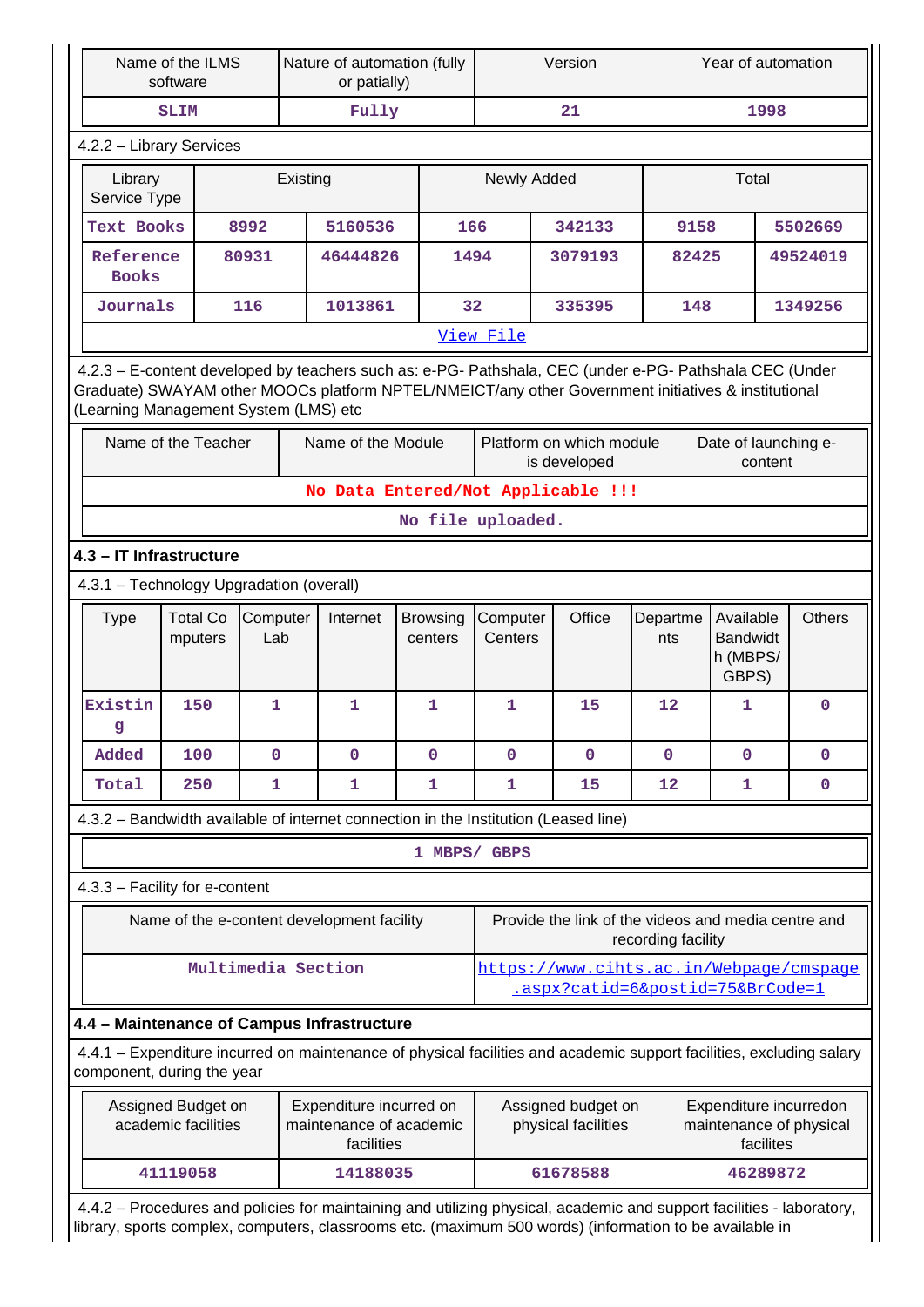#### institutional Website, provide link)

 **There are established systems and procedures for maintaining and utilizing physical, academic and support facilities - laboratory, library, sports complex, computers, classrooms etc. The institute has maintenance wing that oversees the maintenance of buildings, classrooms and laboratories. The maintenance wing is headed by the Registrar who in turn monitors the work of the Supervisor at the next level. The infrastructure pertaining to physical, academic and support facilities in institute are regularly maintained to ensure that they are of maximum benefit to the students as well as teaching and nonteaching staff. Staff members are deputed to ensure maintenance of the campus. There are various committees like Library, Sports, Website Development, Gardening, Canteen, etc. to ensure proper maintenance and upkeep. Suitable budget is allocated every year for the maintenance of various facilities. The various committees meet regularly to monitor the optimum use of infrastructure which is accessible to the students and staff of the Institute. Most of the lectures take place in classrooms with projector, microphone and speakers. This is to ensure usage of new audio-visual pedagogical techniques during the teaching process. Along with this we have open classrooms where lecture is given. The institute has a Multimedia Section and Computer Section and there are technical assistants to ensure proper upkeep of the various ICT enabled classrooms including computer centre. The Computer Lab has been set up to be used by various departments. Students make extensive use of the facility for reading and research. The campus also offers facilities such as Canteen, Common Room and Gymnasium. A OPD dispensary and Hospital with doctor and nurse is available in the campus for first aid and hospitalization cases. There is Atisha Hall where plays and other cultural activities are performed. Both the Library and administration section of the institute have undergone computerization. The library is fully digitized and is open even after class hours. It has computer terminals with internet facility and large reading spaces. A regular update on new additions is provided by the library. A library committee works regularly to oversee the functioning of the library and various other committees' coordinate with each other to enable the students to get maximum exposure and participation and also to avail all the facilities provided by the Institute. An eco-friendly environment is of prime importance in the Institute. Sports and Games is an internal part of the Institute and coaches are available for the students – Table Tennis, Baseball, Volleyball, Badminton Court are few of the highlights Solar panels and garbage segregation in the hostel and residential are takes care of the environmental needs.**

#### <Nil>

## **CRITERION V – STUDENT SUPPORT AND PROGRESSION**

## **5.1 – Student Support**

5.1.1 – Scholarships and Financial Support

|                                         | Name/Title of the scheme | Number of students | Amount in Rupees |  |  |  |  |  |
|-----------------------------------------|--------------------------|--------------------|------------------|--|--|--|--|--|
| Financial Support<br>from institution   | Government Scheme        | 188                | 3042000          |  |  |  |  |  |
| Financial Support<br>from Other Sources |                          |                    |                  |  |  |  |  |  |
| a) National                             | Nil                      |                    |                  |  |  |  |  |  |
| b) International                        | Nil                      | 0                  |                  |  |  |  |  |  |
| No file uploaded.                       |                          |                    |                  |  |  |  |  |  |

 5.1.2 – Number of capability enhancement and development schemes such as Soft skill development, Remedial coaching, Language lab, Bridge courses, Yoga, Meditation, Personal Counselling and Mentoring etc.,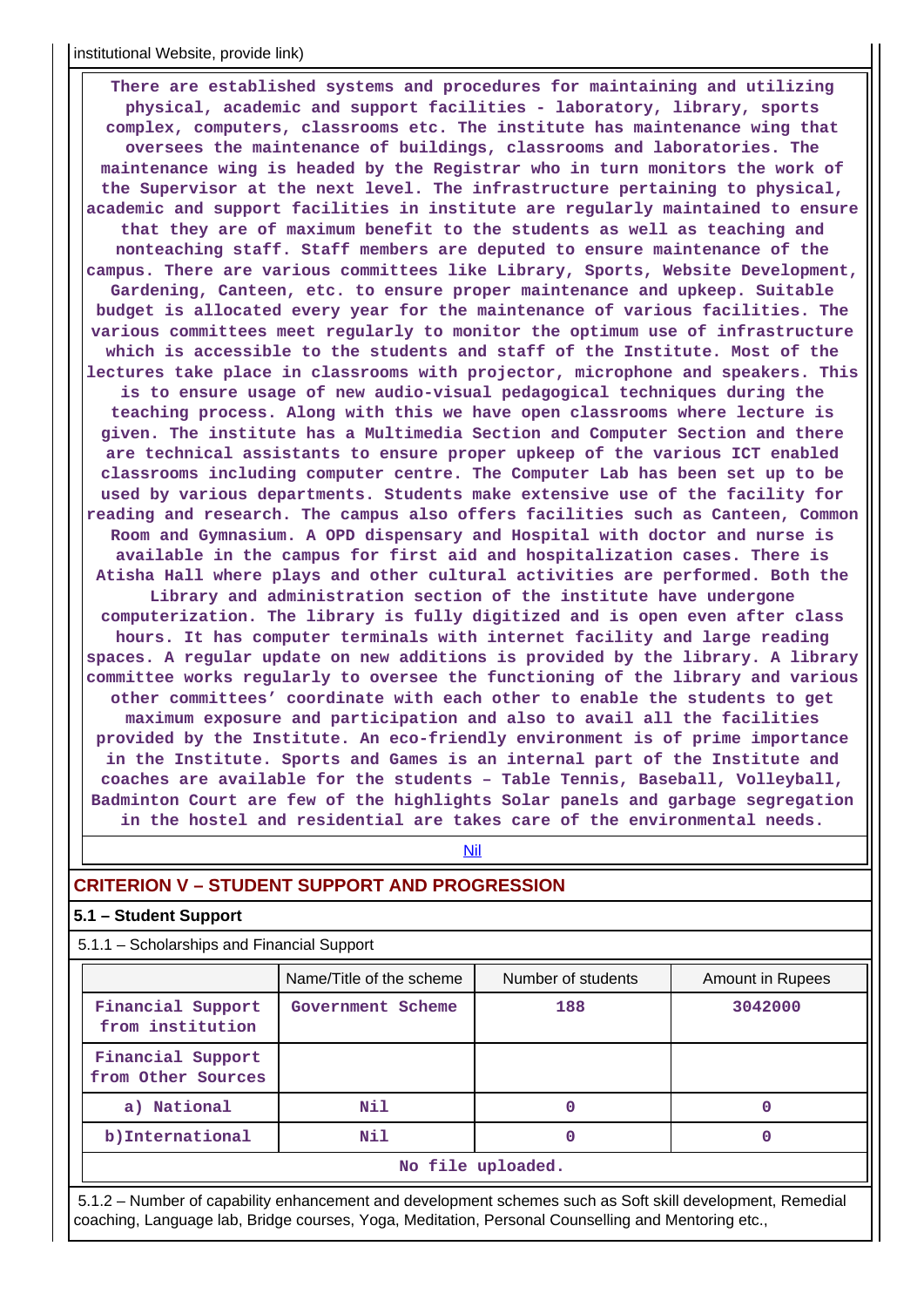| Name of the capability<br>enhancement scheme                                                                                             |                                                                                                                                                                | Date of implemetation                                                         | Number of students<br>enrolled                                              | Agencies involved                                            |                                                |  |  |  |  |  |  |  |
|------------------------------------------------------------------------------------------------------------------------------------------|----------------------------------------------------------------------------------------------------------------------------------------------------------------|-------------------------------------------------------------------------------|-----------------------------------------------------------------------------|--------------------------------------------------------------|------------------------------------------------|--|--|--|--|--|--|--|
|                                                                                                                                          | No Data Entered/Not Applicable !!!                                                                                                                             |                                                                               |                                                                             |                                                              |                                                |  |  |  |  |  |  |  |
| View File                                                                                                                                |                                                                                                                                                                |                                                                               |                                                                             |                                                              |                                                |  |  |  |  |  |  |  |
| 5.1.3 - Students benefited by guidance for competitive examinations and career counselling offered by the<br>institution during the year |                                                                                                                                                                |                                                                               |                                                                             |                                                              |                                                |  |  |  |  |  |  |  |
| Year                                                                                                                                     | Name of the<br>scheme                                                                                                                                          | Number of<br>benefited<br>students for<br>competitive<br>examination          | Number of<br>benefited<br>students by<br>career<br>counseling<br>activities | Number of<br>students who<br>have passedin<br>the comp. exam | Number of<br>studentsp placed                  |  |  |  |  |  |  |  |
| No Data Entered/Not Applicable !!!<br>No file uploaded.                                                                                  |                                                                                                                                                                |                                                                               |                                                                             |                                                              |                                                |  |  |  |  |  |  |  |
|                                                                                                                                          | 5.1.4 – Institutional mechanism for transparency, timely redressal of student grievances, Prevention of sexual<br>harassment and ragging cases during the year |                                                                               |                                                                             |                                                              |                                                |  |  |  |  |  |  |  |
| Total grievances received                                                                                                                |                                                                                                                                                                |                                                                               | Number of grievances redressed                                              |                                                              | Avg. number of days for grievance<br>redressal |  |  |  |  |  |  |  |
| 0                                                                                                                                        |                                                                                                                                                                |                                                                               | 0                                                                           | 0                                                            |                                                |  |  |  |  |  |  |  |
| 5.2 - Student Progression                                                                                                                |                                                                                                                                                                |                                                                               |                                                                             |                                                              |                                                |  |  |  |  |  |  |  |
|                                                                                                                                          | 5.2.1 - Details of campus placement during the year                                                                                                            |                                                                               |                                                                             |                                                              |                                                |  |  |  |  |  |  |  |
|                                                                                                                                          | On campus                                                                                                                                                      |                                                                               |                                                                             | Off campus                                                   |                                                |  |  |  |  |  |  |  |
| Nameof<br>organizations<br>visited                                                                                                       | Number of<br>students<br>participated                                                                                                                          | Number of<br>stduents placed                                                  | Nameof<br>organizations<br>visited                                          | Number of<br>students<br>participated                        | Number of<br>stduents placed                   |  |  |  |  |  |  |  |
| Nil                                                                                                                                      | 0                                                                                                                                                              | 0                                                                             | Nil                                                                         | $\mathbf 0$                                                  | 0                                              |  |  |  |  |  |  |  |
|                                                                                                                                          |                                                                                                                                                                |                                                                               | No file uploaded.                                                           |                                                              |                                                |  |  |  |  |  |  |  |
|                                                                                                                                          |                                                                                                                                                                | 5.2.2 - Student progression to higher education in percentage during the year |                                                                             |                                                              |                                                |  |  |  |  |  |  |  |
| Year                                                                                                                                     | Number of<br>students<br>enrolling into<br>higher education                                                                                                    | Programme<br>graduated from                                                   | Depratment<br>graduated from                                                | Name of<br>institution joined                                | Name of<br>programme<br>admitted to            |  |  |  |  |  |  |  |
| 2019                                                                                                                                     | 7                                                                                                                                                              | M.Phil.<br>(Buddhist<br>Philosophy)                                           | Moolshastra                                                                 | CIHTS,<br>Sarnath,<br>Varanasi                               | Ph.D.                                          |  |  |  |  |  |  |  |
| 2019                                                                                                                                     | 3                                                                                                                                                              | Shastri<br>(Buddhist<br>Philosophy)                                           | Moolshastra                                                                 | CIHTS,<br>Sarnath,<br>Varanasi                               | Acharya in<br>Tibetan<br>History               |  |  |  |  |  |  |  |
| 2019                                                                                                                                     | 11                                                                                                                                                             | Shastri<br>(Buddhist<br>Philosophy)                                           | Moolshastra                                                                 | CIHTS,<br>Sarnath,<br>Varanasi                               | Acharya in<br>Tibetan<br>Language              |  |  |  |  |  |  |  |
| 2019                                                                                                                                     | 14                                                                                                                                                             | Shastri<br>(Buddhist<br>Philosophy)                                           | Moolshastra                                                                 | CIHTS,<br>Sarnath,<br>Varanasi                               | Acharya in<br><b>Buddhist</b><br>Philosophy    |  |  |  |  |  |  |  |
|                                                                                                                                          |                                                                                                                                                                |                                                                               | View File                                                                   |                                                              |                                                |  |  |  |  |  |  |  |
| 5.2.3 - Students qualifying in state/ national/ international level examinations during the year                                         |                                                                                                                                                                |                                                                               |                                                                             |                                                              |                                                |  |  |  |  |  |  |  |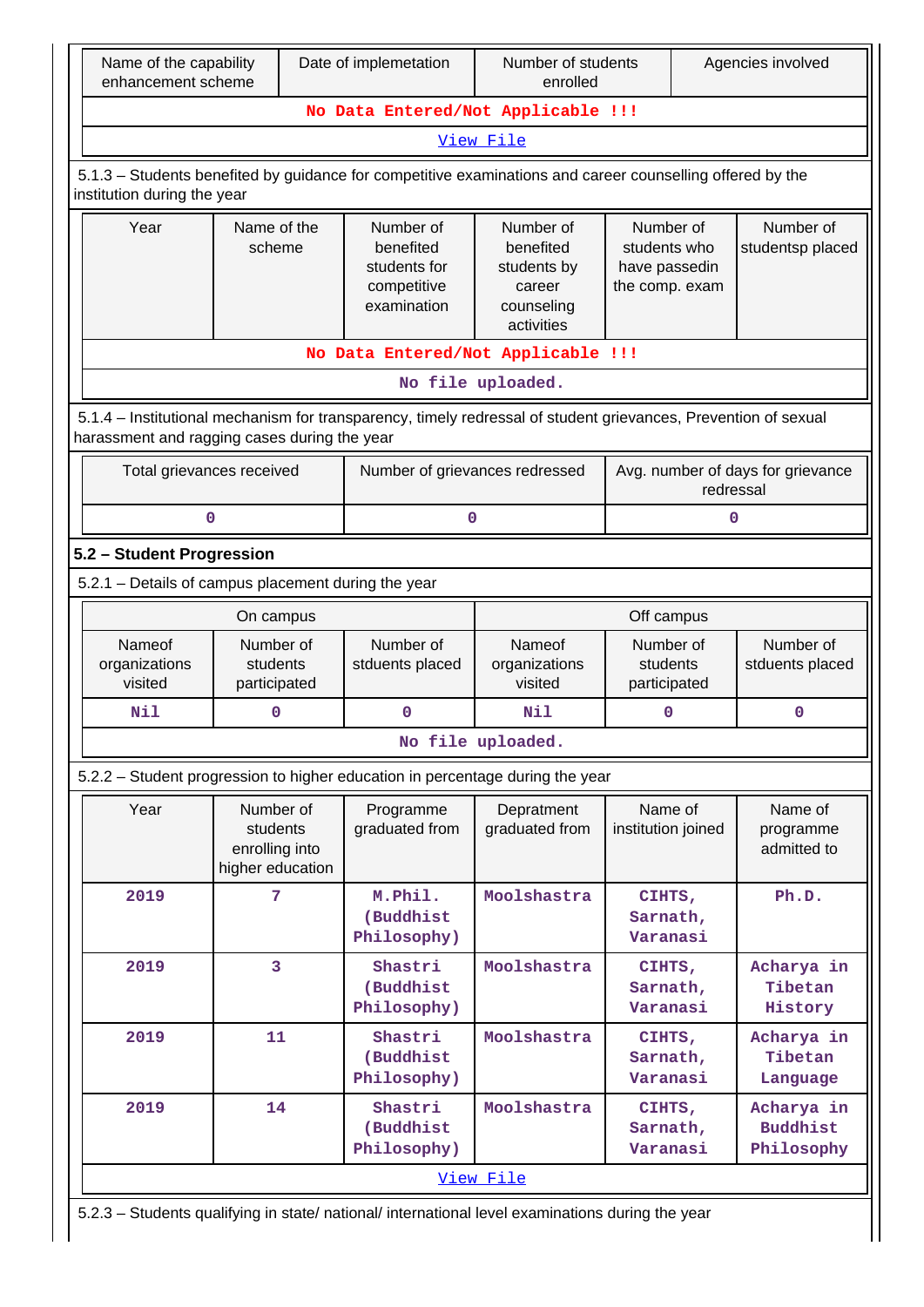|                                                                                                                                                                                                                                                                                                                                                                                                                                                                                                                                                                                                                                                                                                                                                                                                                                                                                                                                                                                                                                                                                                                                                                                                                                                                                                                                                                                                                                                                                                                                 | (eg:NET/SET/SLET/GATE/GMAT/CAT/GRE/TOFEL/Civil Services/State Government Services) |                           |  |                                    |                                     |  |                      |                        |  |  |  |  |
|---------------------------------------------------------------------------------------------------------------------------------------------------------------------------------------------------------------------------------------------------------------------------------------------------------------------------------------------------------------------------------------------------------------------------------------------------------------------------------------------------------------------------------------------------------------------------------------------------------------------------------------------------------------------------------------------------------------------------------------------------------------------------------------------------------------------------------------------------------------------------------------------------------------------------------------------------------------------------------------------------------------------------------------------------------------------------------------------------------------------------------------------------------------------------------------------------------------------------------------------------------------------------------------------------------------------------------------------------------------------------------------------------------------------------------------------------------------------------------------------------------------------------------|------------------------------------------------------------------------------------|---------------------------|--|------------------------------------|-------------------------------------|--|----------------------|------------------------|--|--|--|--|
| Items<br>Number of students selected/ qualifying                                                                                                                                                                                                                                                                                                                                                                                                                                                                                                                                                                                                                                                                                                                                                                                                                                                                                                                                                                                                                                                                                                                                                                                                                                                                                                                                                                                                                                                                                |                                                                                    |                           |  |                                    |                                     |  |                      |                        |  |  |  |  |
| No Data Entered/Not Applicable !!!                                                                                                                                                                                                                                                                                                                                                                                                                                                                                                                                                                                                                                                                                                                                                                                                                                                                                                                                                                                                                                                                                                                                                                                                                                                                                                                                                                                                                                                                                              |                                                                                    |                           |  |                                    |                                     |  |                      |                        |  |  |  |  |
| No file uploaded.                                                                                                                                                                                                                                                                                                                                                                                                                                                                                                                                                                                                                                                                                                                                                                                                                                                                                                                                                                                                                                                                                                                                                                                                                                                                                                                                                                                                                                                                                                               |                                                                                    |                           |  |                                    |                                     |  |                      |                        |  |  |  |  |
| 5.2.4 – Sports and cultural activities / competitions organised at the institution level during the year                                                                                                                                                                                                                                                                                                                                                                                                                                                                                                                                                                                                                                                                                                                                                                                                                                                                                                                                                                                                                                                                                                                                                                                                                                                                                                                                                                                                                        |                                                                                    |                           |  |                                    |                                     |  |                      |                        |  |  |  |  |
| Activity<br>Level<br>Number of Participants                                                                                                                                                                                                                                                                                                                                                                                                                                                                                                                                                                                                                                                                                                                                                                                                                                                                                                                                                                                                                                                                                                                                                                                                                                                                                                                                                                                                                                                                                     |                                                                                    |                           |  |                                    |                                     |  |                      |                        |  |  |  |  |
| Prof. Lal Mani Joshi<br>University<br>96<br>Tournamnet                                                                                                                                                                                                                                                                                                                                                                                                                                                                                                                                                                                                                                                                                                                                                                                                                                                                                                                                                                                                                                                                                                                                                                                                                                                                                                                                                                                                                                                                          |                                                                                    |                           |  |                                    |                                     |  |                      |                        |  |  |  |  |
|                                                                                                                                                                                                                                                                                                                                                                                                                                                                                                                                                                                                                                                                                                                                                                                                                                                                                                                                                                                                                                                                                                                                                                                                                                                                                                                                                                                                                                                                                                                                 | Cultural Programme The<br>Himalayan Show                                           |                           |  | University                         |                                     |  | 121                  |                        |  |  |  |  |
|                                                                                                                                                                                                                                                                                                                                                                                                                                                                                                                                                                                                                                                                                                                                                                                                                                                                                                                                                                                                                                                                                                                                                                                                                                                                                                                                                                                                                                                                                                                                 | Losar cultural dance show                                                          |                           |  | University                         |                                     |  | 95                   |                        |  |  |  |  |
|                                                                                                                                                                                                                                                                                                                                                                                                                                                                                                                                                                                                                                                                                                                                                                                                                                                                                                                                                                                                                                                                                                                                                                                                                                                                                                                                                                                                                                                                                                                                 | Interclass dance<br>competition                                                    |                           |  | University                         |                                     |  | 45                   |                        |  |  |  |  |
|                                                                                                                                                                                                                                                                                                                                                                                                                                                                                                                                                                                                                                                                                                                                                                                                                                                                                                                                                                                                                                                                                                                                                                                                                                                                                                                                                                                                                                                                                                                                 | CIHTS open talent show                                                             |                           |  | University                         |                                     |  | 53                   |                        |  |  |  |  |
|                                                                                                                                                                                                                                                                                                                                                                                                                                                                                                                                                                                                                                                                                                                                                                                                                                                                                                                                                                                                                                                                                                                                                                                                                                                                                                                                                                                                                                                                                                                                 |                                                                                    |                           |  | View File                          |                                     |  |                      |                        |  |  |  |  |
|                                                                                                                                                                                                                                                                                                                                                                                                                                                                                                                                                                                                                                                                                                                                                                                                                                                                                                                                                                                                                                                                                                                                                                                                                                                                                                                                                                                                                                                                                                                                 | 5.3 - Student Participation and Activities                                         |                           |  |                                    |                                     |  |                      |                        |  |  |  |  |
| 5.3.1 – Number of awards/medals for outstanding performance in sports/cultural activities at national/international<br>level (award for a team event should be counted as one)                                                                                                                                                                                                                                                                                                                                                                                                                                                                                                                                                                                                                                                                                                                                                                                                                                                                                                                                                                                                                                                                                                                                                                                                                                                                                                                                                  |                                                                                    |                           |  |                                    |                                     |  |                      |                        |  |  |  |  |
| Year                                                                                                                                                                                                                                                                                                                                                                                                                                                                                                                                                                                                                                                                                                                                                                                                                                                                                                                                                                                                                                                                                                                                                                                                                                                                                                                                                                                                                                                                                                                            | Name of the<br>award/medal                                                         | National/<br>Internaional |  | Number of<br>awards for<br>Sports  | Number of<br>awards for<br>Cultural |  | Student ID<br>number | Name of the<br>student |  |  |  |  |
|                                                                                                                                                                                                                                                                                                                                                                                                                                                                                                                                                                                                                                                                                                                                                                                                                                                                                                                                                                                                                                                                                                                                                                                                                                                                                                                                                                                                                                                                                                                                 |                                                                                    |                           |  | No Data Entered/Not Applicable !!! |                                     |  |                      |                        |  |  |  |  |
|                                                                                                                                                                                                                                                                                                                                                                                                                                                                                                                                                                                                                                                                                                                                                                                                                                                                                                                                                                                                                                                                                                                                                                                                                                                                                                                                                                                                                                                                                                                                 |                                                                                    |                           |  | No file uploaded.                  |                                     |  |                      |                        |  |  |  |  |
|                                                                                                                                                                                                                                                                                                                                                                                                                                                                                                                                                                                                                                                                                                                                                                                                                                                                                                                                                                                                                                                                                                                                                                                                                                                                                                                                                                                                                                                                                                                                 |                                                                                    |                           |  |                                    |                                     |  |                      |                        |  |  |  |  |
| 5.3.2 - Activity of Student Council & representation of students on academic & administrative bodies/committees of<br>the institution (maximum 500 words)<br>Student Welfare Association (SWA) The Student welfare association (SWA) which<br>is an elected body of the students with the President, Vice-President,<br>Secretary, Treasurer, and Assistant Treasurer looking after general areas.<br>Remaining members have portfolios like Medical In-charge, Sports In-charge,<br>Culture Secretary. The SWA organizes various activities, the following are some<br>of the events which are regularly conducted: 1. Freshman student orientation<br>camp in the beginning of session. 2. Winter camps for senior students on<br>selected topics 3. Seminar, Workshops and Talks All these programs contribute<br>to student's knowledge and skills. They organize the yearly educational tour<br>for senior students visiting different places related to Buddhism. Students<br>actively participate in discussions with teachers, HoD's, Deans and the Vice<br>Chancellor with respect to syllabus design, programs and other academic<br>activities as well as administrative matters. They also organize sports events<br>like football tournament, basketball tournament, Futsal league, badminton,<br>track and field and other cultural events. This institute has a very effective<br>decentralized system, as the participation of the students has been insured in<br>the different committees of the institution. |                                                                                    |                           |  |                                    |                                     |  |                      |                        |  |  |  |  |
| 5.4 - Alumni Engagement                                                                                                                                                                                                                                                                                                                                                                                                                                                                                                                                                                                                                                                                                                                                                                                                                                                                                                                                                                                                                                                                                                                                                                                                                                                                                                                                                                                                                                                                                                         |                                                                                    |                           |  |                                    |                                     |  |                      |                        |  |  |  |  |
|                                                                                                                                                                                                                                                                                                                                                                                                                                                                                                                                                                                                                                                                                                                                                                                                                                                                                                                                                                                                                                                                                                                                                                                                                                                                                                                                                                                                                                                                                                                                 | 5.4.1 - Whether the institution has registered Alumni Association?                 |                           |  |                                    |                                     |  |                      |                        |  |  |  |  |
| Yes                                                                                                                                                                                                                                                                                                                                                                                                                                                                                                                                                                                                                                                                                                                                                                                                                                                                                                                                                                                                                                                                                                                                                                                                                                                                                                                                                                                                                                                                                                                             |                                                                                    |                           |  |                                    |                                     |  |                      |                        |  |  |  |  |

 **The CIHTS has an active Alumni Association named AACUTS having almost 250 Alumni, registered as permanent member of AACUTS. A meeting of the Alumni held**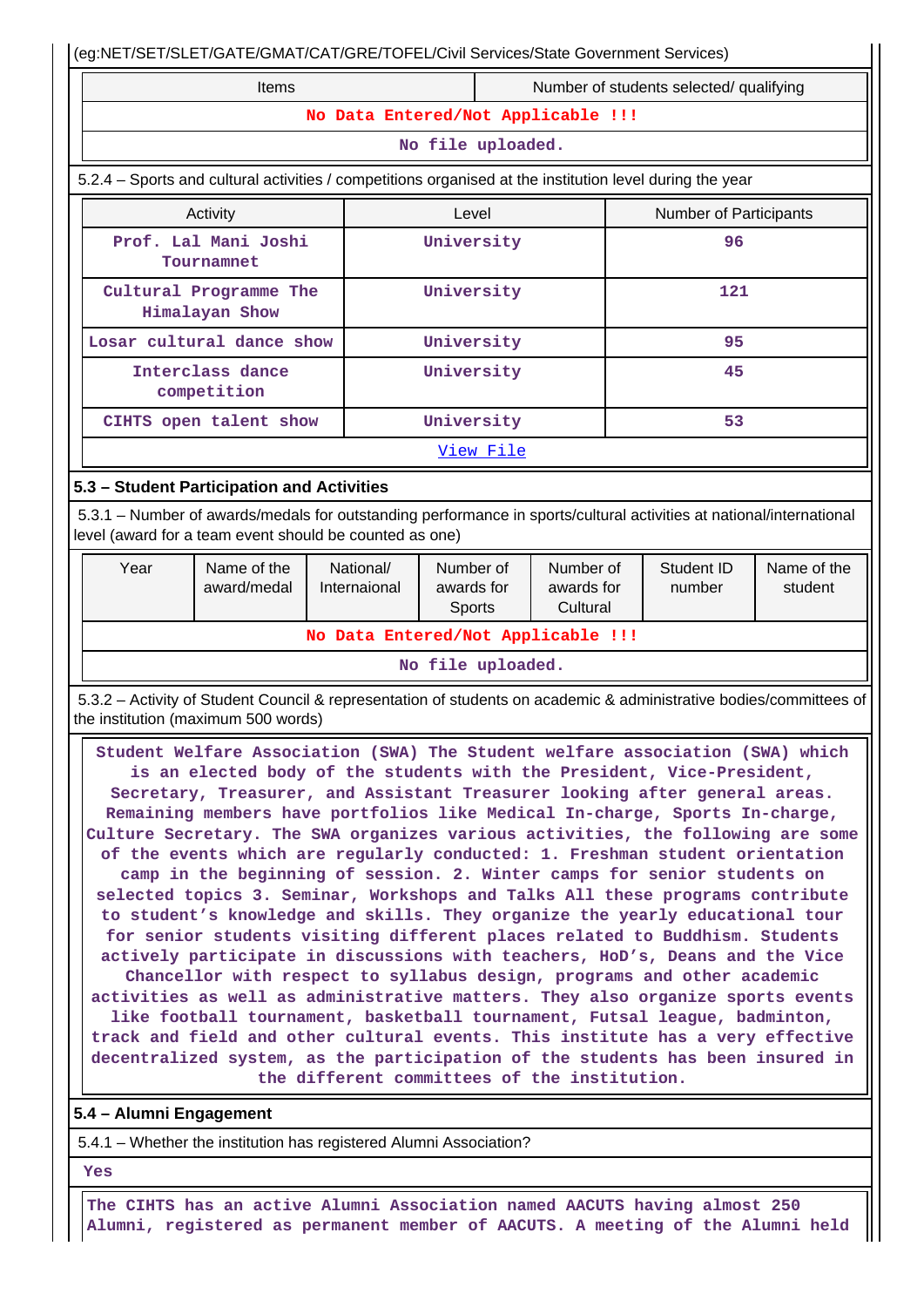**on 5th November, 2014 in which the honorable Vice Chancellor, Prof. Geshe N. Samten addressed and announced the formation of the Alumni Association of CUTS. 1. Formal approval of the formation of Alumni Association of CUTS passed in BoG meeting held on 10th January, 2015. 2. The first executive committee meeting of AACUTS was held on 27th January, 2016. Item discussed in the meeting were accomplished. In 2014, the Felicitation Organizing Committee compiled and published a SOUVENIR which contents: Development of the CIHTS 1. Profile of Alumni serving in top raking post in Monastic Education. 2. Profile of Alumni in top raking post in Academy Culture. 3. Profile of Alumni in top raking post in Public Services. 4. Profile of Alumni in Buddhist Centers Around the Worlds. In 2017-2018, the executive members of AACUTS have attempted to upgrade the above profile of CIHTS. Profile Form were uploaded in alumnicuts67@gmail.com and requested to fill up the form sent to us with their latest photograph. Financial Contribution: The Alumni Association regularly contribute the financial support to CIHTS on behalf of Alumni of CIHTS.**

5.4.2 – No. of registered Alumni:

**1 316** 

5.4.3 – Alumni contribution during the year (in Rupees) :

**2943822**

5.4.4 – Meetings/activities organized by Alumni Association :

**0**

## **CRITERION VI – GOVERNANCE, LEADERSHIP AND MANAGEMENT**

#### **6.1 – Institutional Vision and Leadership**

 6.1.1 – Mention two practices of decentralization and participative management during the last year (maximum 500 words)

 **Each department functions as an autonomous unit with each department head / faculty coordinator given the freedom to arrange activities and administer the department whilst keeping the Institute's vision in mind. It is in this context that seminars, conferences and workshops are successfully organised. IQAC meetings are conducted once during an academic year. The Honorable Vice Chancellor is the Chairman of IQAC Cell. There is a senior member of the faculty staff who is appointed as the coordinator who initiates discussions and arranges various programmes for the Institute academic staff. Other members include some senior faculty staff members senior administrative staff like, Registrar, a representative from the non-teaching staff besides student's representatives both current and alumni.**

6.1.2 – Does the institution have a Management Information System (MIS)?

**No. 2. In the case of the case of the case of the case of the case of the case of the case of the case of the case of the case of the case of the case of the case of the case of the case of the case of the case of the cas** 

#### **6.2 – Strategy Development and Deployment**

6.2.1 – Quality improvement strategies adopted by the institution for each of the following (with in 100 words each):

| <b>Strategy Type</b>                 | Details                                                                                                |  |  |  |  |
|--------------------------------------|--------------------------------------------------------------------------------------------------------|--|--|--|--|
| Admission of Students                | Admission of students is conducted via<br>an offline process.                                          |  |  |  |  |
| Industry Interaction / Collaboration | The Institute has so many<br>collaborations with other Institutions                                    |  |  |  |  |
| Human Resource Management            | (a) Staff members were encouraged to<br>attend/participate in<br>seminars/conferences and also publish |  |  |  |  |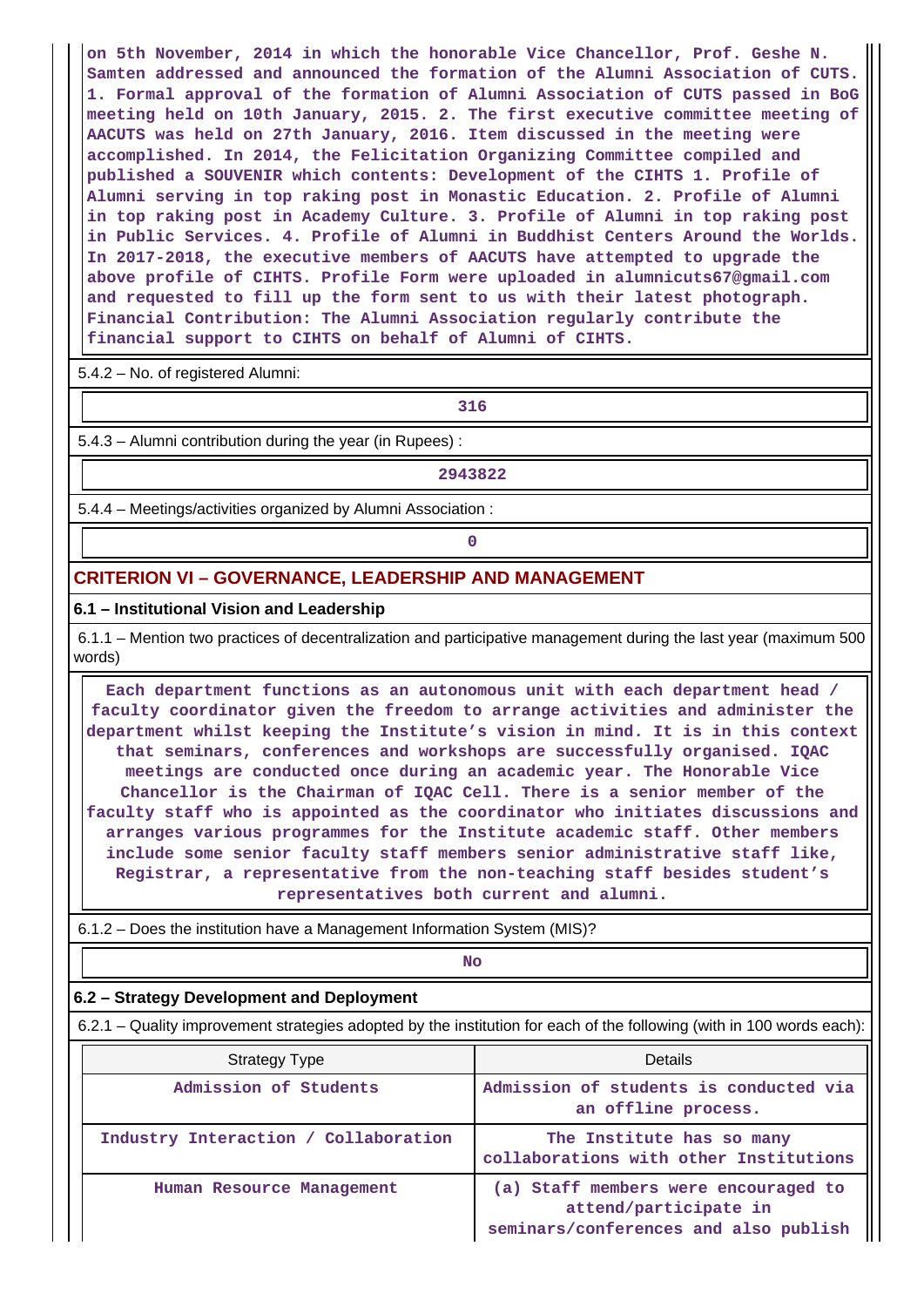|                                                                                                                                                                    |                                                                                                                                                                                                                        |                  |                                          |                                                                                 | papers. (b) They were also encouraged<br>to work on minor/major research<br>projects.                                                                                                                      |                                                                                                                                                                                                                                                                                                |                   |  |           |  |
|--------------------------------------------------------------------------------------------------------------------------------------------------------------------|------------------------------------------------------------------------------------------------------------------------------------------------------------------------------------------------------------------------|------------------|------------------------------------------|---------------------------------------------------------------------------------|------------------------------------------------------------------------------------------------------------------------------------------------------------------------------------------------------------|------------------------------------------------------------------------------------------------------------------------------------------------------------------------------------------------------------------------------------------------------------------------------------------------|-------------------|--|-----------|--|
| Library, ICT and Physical<br>Infrastructure / Instrumentation                                                                                                      | (a) Library: the SLIM Suite software<br>for the library was updated. (b)<br>Multimedia Section (c) Computer Lab                                                                                                        |                  |                                          |                                                                                 |                                                                                                                                                                                                            |                                                                                                                                                                                                                                                                                                |                   |  |           |  |
| Research and Development                                                                                                                                           | (a) The Institute has a separate<br>Section of research consisting four<br>sections as The Rare Buddhist Texts<br>Research Department, Dictionary<br>Department, Translation Department and<br>Restoration Department. |                  |                                          |                                                                                 |                                                                                                                                                                                                            |                                                                                                                                                                                                                                                                                                |                   |  |           |  |
| Teaching and Learning                                                                                                                                              |                                                                                                                                                                                                                        |                  |                                          |                                                                                 | (a) Most of the staff members have<br>adopted the use of ICT tools like,<br>PowerPoint presentations and guest<br>lectures as teaching methodologies. (b)<br>They also use educational videos and<br>apps. |                                                                                                                                                                                                                                                                                                |                   |  |           |  |
|                                                                                                                                                                    | Curriculum Development                                                                                                                                                                                                 |                  |                                          |                                                                                 |                                                                                                                                                                                                            | (a) The curriculum is prescribed by the<br>Institute is rich. The Institute<br>initiate and promote the dept. to<br>conduct BoS regularly to revise the<br>syllabus according to need. (b) The<br>Institute also encourages individual<br>departments to host workshops on<br>revised syllabi. |                   |  |           |  |
| 6.2.2 - Implementation of e-governance in areas of operations:                                                                                                     |                                                                                                                                                                                                                        |                  |                                          |                                                                                 |                                                                                                                                                                                                            |                                                                                                                                                                                                                                                                                                |                   |  |           |  |
|                                                                                                                                                                    |                                                                                                                                                                                                                        | E-governace area |                                          |                                                                                 |                                                                                                                                                                                                            |                                                                                                                                                                                                                                                                                                | <b>Details</b>    |  |           |  |
|                                                                                                                                                                    |                                                                                                                                                                                                                        |                  | Planning and Development                 |                                                                                 |                                                                                                                                                                                                            | Implemented in 2012                                                                                                                                                                                                                                                                            |                   |  |           |  |
|                                                                                                                                                                    |                                                                                                                                                                                                                        | Administration   |                                          |                                                                                 |                                                                                                                                                                                                            | Implemented in 2012                                                                                                                                                                                                                                                                            |                   |  |           |  |
| 6.3 - Faculty Empowerment Strategies                                                                                                                               |                                                                                                                                                                                                                        |                  |                                          |                                                                                 |                                                                                                                                                                                                            |                                                                                                                                                                                                                                                                                                |                   |  |           |  |
| 6.3.1 - Teachers provided with financial support to attend conferences / workshops and towards membership fee<br>of professional bodies during the year            |                                                                                                                                                                                                                        |                  |                                          |                                                                                 |                                                                                                                                                                                                            |                                                                                                                                                                                                                                                                                                |                   |  |           |  |
| Year                                                                                                                                                               | Name of Teacher                                                                                                                                                                                                        |                  | Name of conference/<br>workshop attended | Name of the<br>professional body for<br>for which financial<br>which membership |                                                                                                                                                                                                            |                                                                                                                                                                                                                                                                                                | Amount of support |  |           |  |
|                                                                                                                                                                    |                                                                                                                                                                                                                        |                  |                                          | support provided                                                                |                                                                                                                                                                                                            | fee is provided                                                                                                                                                                                                                                                                                |                   |  |           |  |
| 2018                                                                                                                                                               |                                                                                                                                                                                                                        |                  | Nil                                      | <b>Nil</b>                                                                      |                                                                                                                                                                                                            | Nil                                                                                                                                                                                                                                                                                            |                   |  | $\pmb{0}$ |  |
|                                                                                                                                                                    |                                                                                                                                                                                                                        |                  |                                          | No file uploaded.                                                               |                                                                                                                                                                                                            |                                                                                                                                                                                                                                                                                                |                   |  |           |  |
| 6.3.2 - Number of professional development / administrative training programmes organized by the University for<br>teaching and non teaching staff during the year |                                                                                                                                                                                                                        |                  |                                          |                                                                                 |                                                                                                                                                                                                            |                                                                                                                                                                                                                                                                                                |                   |  |           |  |

[View File](https://assessmentonline.naac.gov.in/public/Postacc/Development_training_programmes/6565_Development_training_programmes_1600165882.xlsx)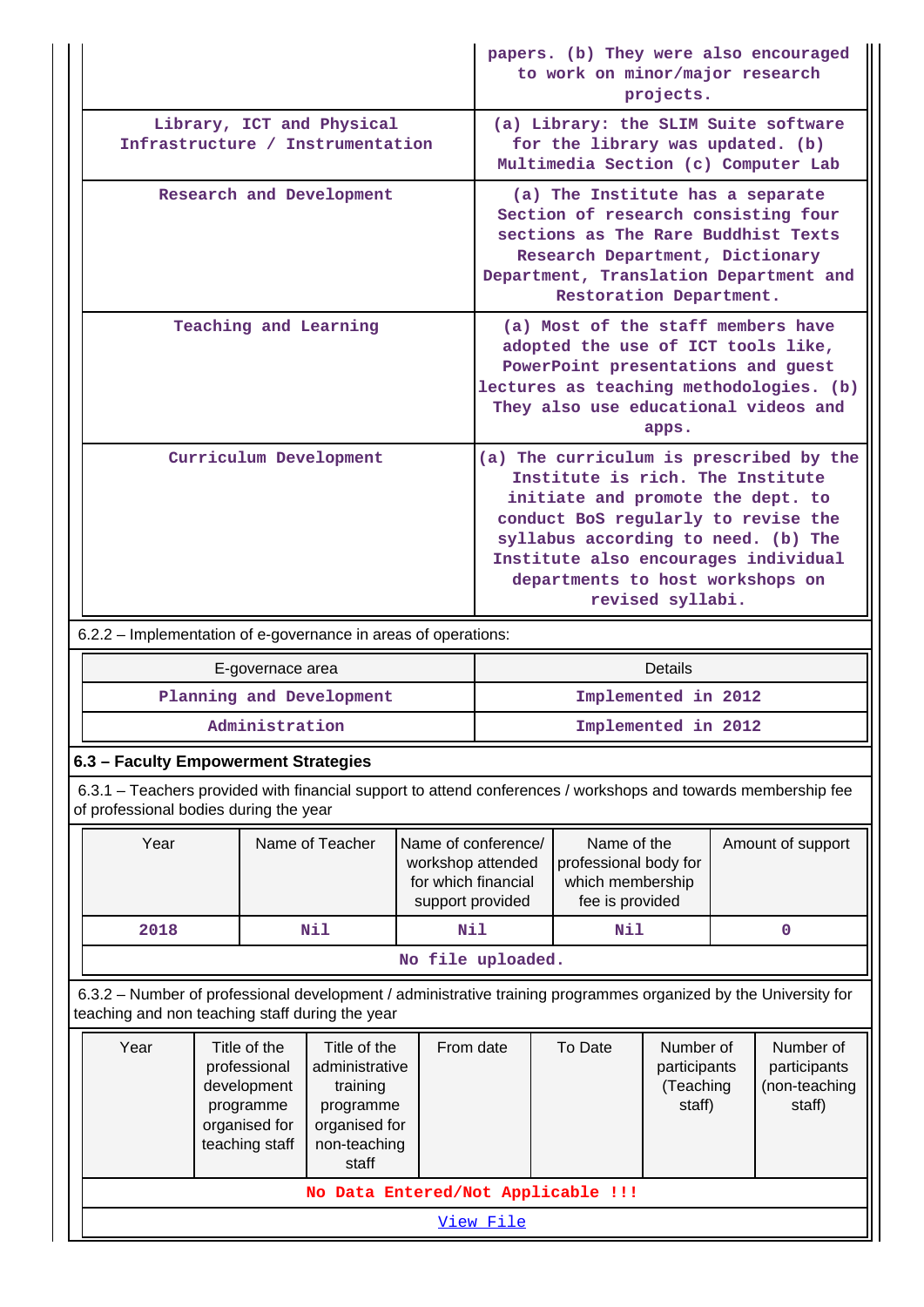6.3.3 – No. of teachers attending professional development programmes, viz., Orientation Programme, Refresher Course, Short Term Course, Faculty Development Programmes during the year Title of the professional development programme Number of teachers who attended From Date  $\vert$  To date  $\vert$  Duration **National Dialogue on Teacher Education: Present Scenario Future Challenges 1 06/10/2018 07/10/2018 2 Epigraphical studies with special reference to Brahmi script 1 26/11/2019 29/11/2019 4 CME Program at Dharamsala 2 03/09/2018 08/09/2018 6 "Faculty Induction Programme" Under PMMMNMTT Scheme of MHRD, Govt. of India. 15 30/01/2019 28/02/2019 30** [View File](https://assessmentonline.naac.gov.in/public/Postacc/Training_Programmes/6565_Training_Programmes_1600164791.xlsx) 6.3.4 – Faculty and Staff recruitment (no. for permanent recruitment): Teaching Non-teaching Non-teaching Permanent | Full Time | Permanent | Full Time **43 35 90 79** 6.3.5 – Welfare schemes for Teaching Non-teaching Non-teaching Students **10 11 7 6.4 – Financial Management and Resource Mobilization** 6.4.1 – Institution conducts internal and external financial audits regularly (with in 100 words each) **At the end of each financial year the Institution undertakes internal audit of the institute accounts, which consists of various fund heads. The preparation of the internal audit of entrusted M/s. Bisen and Associates a reputed Chartered Accountant firm, has been completed. After the internal audit report is ready, it will be placed before the Governing Body (GB) meeting. After acceptance of the report in the GB meeting, the Directorate of Audit (Local Fund), Government of Uttar Pradesh, will be invited officially to audit the Institute accounts, which conducts the external audit. Audit for PMMMNMTT grants are done separately. All Audit Reports of the Institute are uploaded in the institutional website.** 6.4.2 – Funds / Grants received from management, non-government bodies, individuals, philanthropies during the

year(not covered in Criterion III)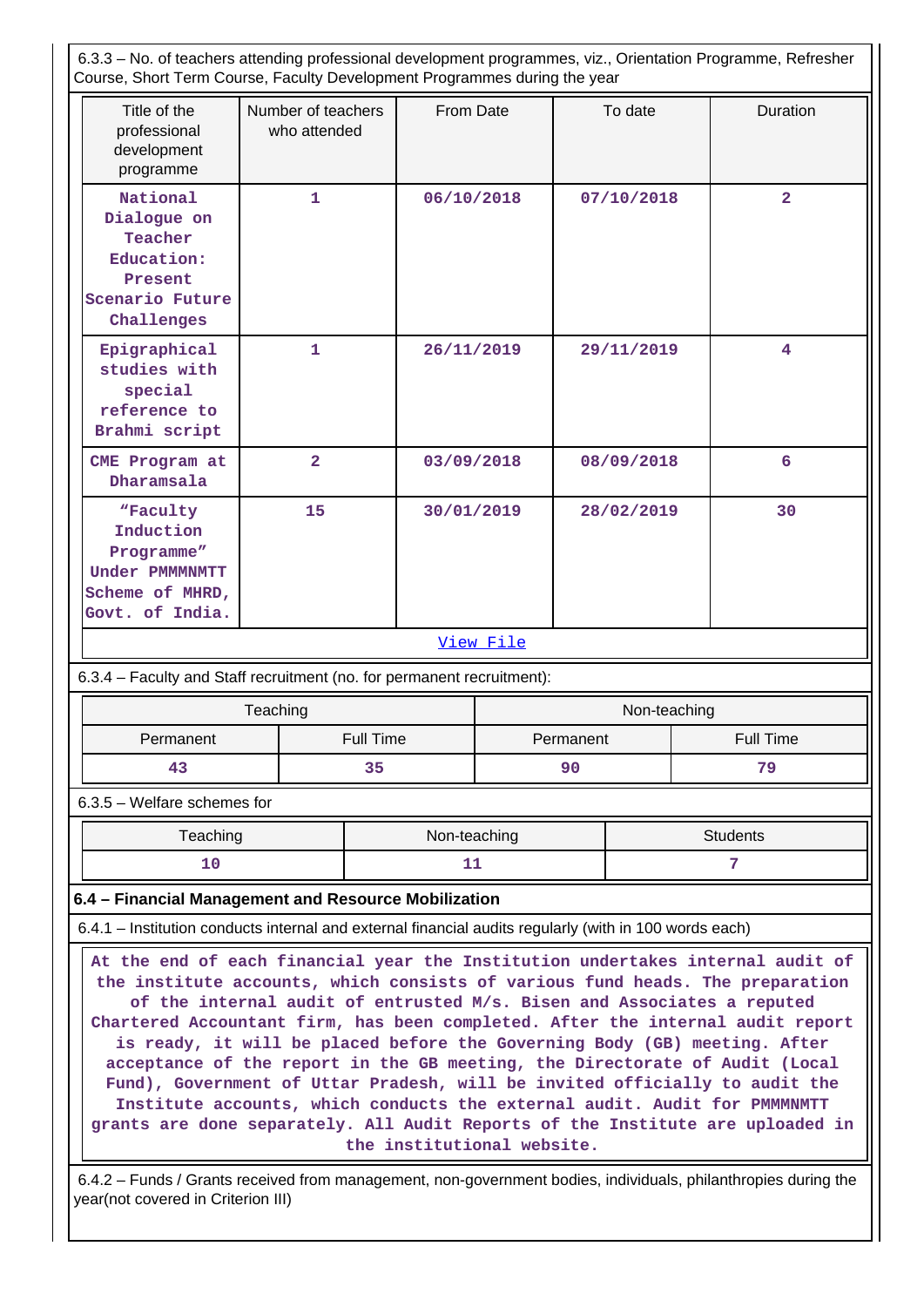| Name of the non government<br>funding agencies /individuals                                                                                                       | Funds/ Grnats received in Rs.                                                                                   |                                                                                                                                                    |                      |  | Purpose                |                           |  |  |  |  |
|-------------------------------------------------------------------------------------------------------------------------------------------------------------------|-----------------------------------------------------------------------------------------------------------------|----------------------------------------------------------------------------------------------------------------------------------------------------|----------------------|--|------------------------|---------------------------|--|--|--|--|
| Nil                                                                                                                                                               | Nil<br>0                                                                                                        |                                                                                                                                                    |                      |  |                        |                           |  |  |  |  |
| No file uploaded.                                                                                                                                                 |                                                                                                                 |                                                                                                                                                    |                      |  |                        |                           |  |  |  |  |
| 6.4.3 - Total corpus fund generated                                                                                                                               |                                                                                                                 |                                                                                                                                                    |                      |  |                        |                           |  |  |  |  |
|                                                                                                                                                                   | 89261587                                                                                                        |                                                                                                                                                    |                      |  |                        |                           |  |  |  |  |
| 6.5 - Internal Quality Assurance System                                                                                                                           |                                                                                                                 |                                                                                                                                                    |                      |  |                        |                           |  |  |  |  |
| 6.5.1 - Whether Academic and Administrative Audit (AAA) has been done?                                                                                            |                                                                                                                 |                                                                                                                                                    |                      |  |                        |                           |  |  |  |  |
| Audit Type                                                                                                                                                        | External<br>Internal                                                                                            |                                                                                                                                                    |                      |  |                        |                           |  |  |  |  |
|                                                                                                                                                                   | Yes/No<br>Yes/No<br>Authority<br>Agency                                                                         |                                                                                                                                                    |                      |  |                        |                           |  |  |  |  |
| Academic                                                                                                                                                          | No                                                                                                              | Nil                                                                                                                                                |                      |  | No                     | Nil                       |  |  |  |  |
| Administrative                                                                                                                                                    | <b>No</b>                                                                                                       | Nil                                                                                                                                                |                      |  | <b>No</b>              | Nil                       |  |  |  |  |
| applicable)                                                                                                                                                       | 6.5.2 – What efforts are made by the University to promote autonomy in the affiliated/constituent colleges? (if |                                                                                                                                                    |                      |  |                        |                           |  |  |  |  |
|                                                                                                                                                                   |                                                                                                                 | Nil                                                                                                                                                |                      |  |                        |                           |  |  |  |  |
| 6.5.3 - Activities and support from the Parent - Teacher Association (at least three)                                                                             |                                                                                                                 |                                                                                                                                                    |                      |  |                        |                           |  |  |  |  |
|                                                                                                                                                                   |                                                                                                                 | <b>Nil</b>                                                                                                                                         |                      |  |                        |                           |  |  |  |  |
|                                                                                                                                                                   | 6.5.4 – Development programmes for support staff (at least three)                                               |                                                                                                                                                    |                      |  |                        |                           |  |  |  |  |
|                                                                                                                                                                   |                                                                                                                 | Shri R.K. Mishra participated Librarian leadership summit.                                                                                         |                      |  |                        |                           |  |  |  |  |
| 6.5.5 - Post Accreditation initiative(s) (mention at least three)                                                                                                 |                                                                                                                 |                                                                                                                                                    |                      |  |                        |                           |  |  |  |  |
| programme. 2. Initiative to frame identical code to each subject/programme. 3.<br>Institute. 4. Initiative to develop some more no of class rooms as smart class. |                                                                                                                 | 1. Initiative to organise gender equity and environment sustainability<br>Display the directional map of the institute near by the entrance of the |                      |  |                        |                           |  |  |  |  |
| 6.5.6 - Internal Quality Assurance System Details                                                                                                                 |                                                                                                                 |                                                                                                                                                    |                      |  |                        |                           |  |  |  |  |
|                                                                                                                                                                   | a) Submission of Data for AISHE portal                                                                          |                                                                                                                                                    |                      |  | Yes                    |                           |  |  |  |  |
|                                                                                                                                                                   | b) Participation in NIRF                                                                                        |                                                                                                                                                    |                      |  | No                     |                           |  |  |  |  |
|                                                                                                                                                                   | c)ISO certification                                                                                             |                                                                                                                                                    |                      |  | <b>No</b>              |                           |  |  |  |  |
|                                                                                                                                                                   | d)NBA or any other quality audit                                                                                |                                                                                                                                                    |                      |  | No                     |                           |  |  |  |  |
| 6.5.7 - Number of Quality Initiatives undertaken during the year                                                                                                  |                                                                                                                 |                                                                                                                                                    |                      |  |                        |                           |  |  |  |  |
| Year                                                                                                                                                              | Name of quality<br>initiative by IQAC                                                                           | Date of<br>conducting IQAC                                                                                                                         | <b>Duration From</b> |  | <b>Duration To</b>     | Number of<br>participants |  |  |  |  |
|                                                                                                                                                                   |                                                                                                                 | No Data Entered/Not Applicable !!!                                                                                                                 |                      |  |                        |                           |  |  |  |  |
|                                                                                                                                                                   |                                                                                                                 |                                                                                                                                                    | View File            |  |                        |                           |  |  |  |  |
| <b>CRITERION VII - INSTITUTIONAL VALUES AND BEST PRACTICES</b>                                                                                                    |                                                                                                                 |                                                                                                                                                    |                      |  |                        |                           |  |  |  |  |
| 7.1 - Institutional Values and Social Responsibilities                                                                                                            |                                                                                                                 |                                                                                                                                                    |                      |  |                        |                           |  |  |  |  |
| 7.1.1 – Gender Equity (Number of gender equity promotion programmes organized by the institution during the<br>year)                                              |                                                                                                                 |                                                                                                                                                    |                      |  |                        |                           |  |  |  |  |
| Title of the<br>programme                                                                                                                                         | Period from                                                                                                     | Period To                                                                                                                                          |                      |  | Number of Participants |                           |  |  |  |  |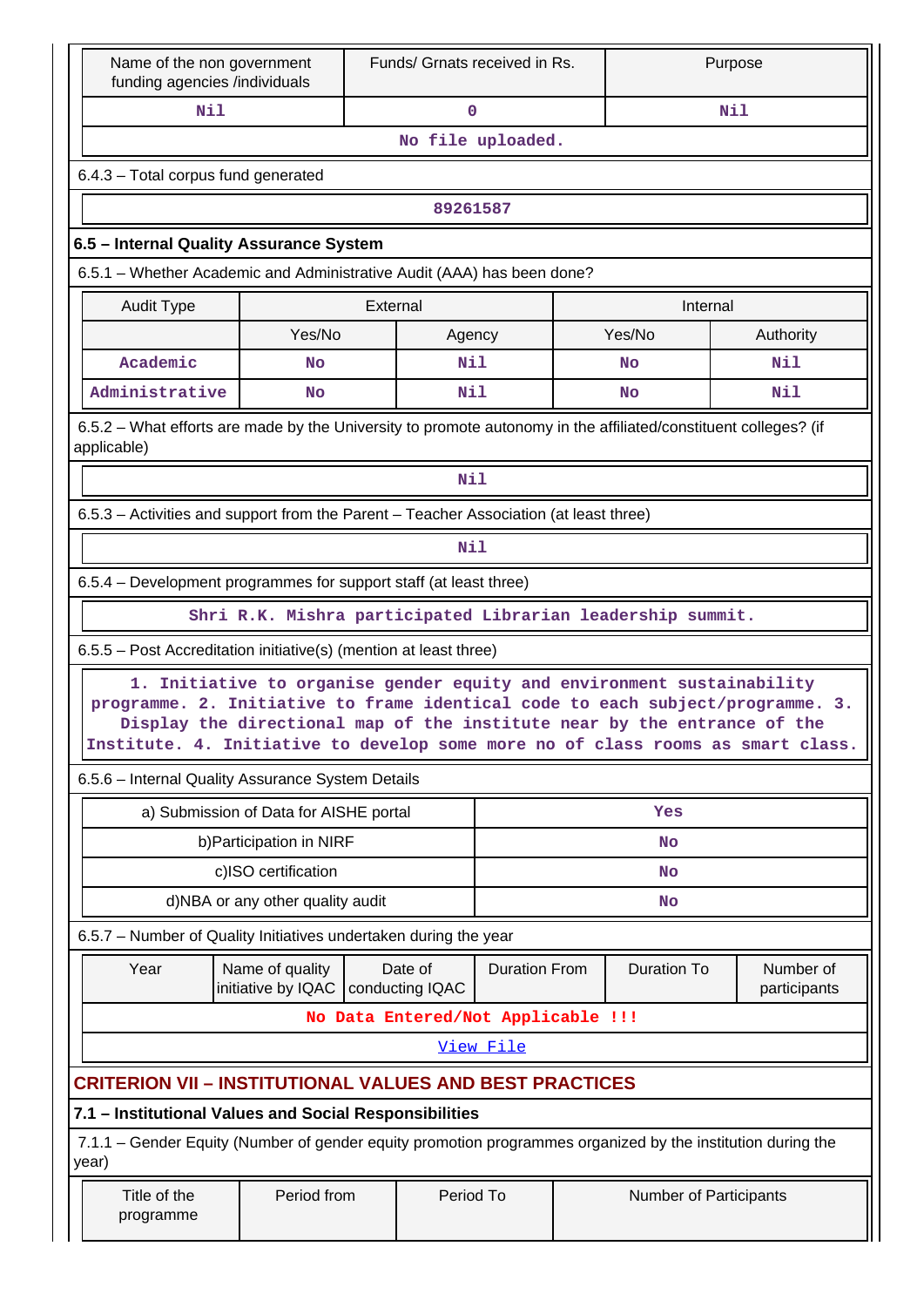|                                                                                                   |                                                                                             |                                                                                                   |            |                      |                                    |            | Female                |                            | Male                                                |  |  |  |  |
|---------------------------------------------------------------------------------------------------|---------------------------------------------------------------------------------------------|---------------------------------------------------------------------------------------------------|------------|----------------------|------------------------------------|------------|-----------------------|----------------------------|-----------------------------------------------------|--|--|--|--|
|                                                                                                   | No Data Entered/Not Applicable !!!                                                          |                                                                                                   |            |                      |                                    |            |                       |                            |                                                     |  |  |  |  |
| 7.1.2 - Environmental Consciousness and Sustainability/Alternate Energy initiatives such as:      |                                                                                             |                                                                                                   |            |                      |                                    |            |                       |                            |                                                     |  |  |  |  |
| Percentage of power requirement of the University met by the renewable energy sources             |                                                                                             |                                                                                                   |            |                      |                                    |            |                       |                            |                                                     |  |  |  |  |
| <b>250Kw</b>                                                                                      |                                                                                             |                                                                                                   |            |                      |                                    |            |                       |                            |                                                     |  |  |  |  |
|                                                                                                   | 7.1.3 - Differently abled (Divyangjan) friendliness                                         |                                                                                                   |            |                      |                                    |            |                       |                            |                                                     |  |  |  |  |
|                                                                                                   | Item facilities                                                                             |                                                                                                   |            | Yes/No               |                                    |            |                       | Number of beneficiaries    |                                                     |  |  |  |  |
| Physical facilities<br>$\mathbf 0$<br>Yes                                                         |                                                                                             |                                                                                                   |            |                      |                                    |            |                       |                            |                                                     |  |  |  |  |
| Provision for lift<br>$\mathbf 0$<br>Yes                                                          |                                                                                             |                                                                                                   |            |                      |                                    |            |                       |                            |                                                     |  |  |  |  |
|                                                                                                   | Ramp/Rails                                                                                  |                                                                                                   |            | Yes                  |                                    |            |                       | $\mathbf 0$                |                                                     |  |  |  |  |
|                                                                                                   | Rest Rooms                                                                                  |                                                                                                   |            | Yes                  |                                    |            |                       | 0                          |                                                     |  |  |  |  |
|                                                                                                   | 7.1.4 - Inclusion and Situatedness                                                          |                                                                                                   |            |                      |                                    |            |                       |                            |                                                     |  |  |  |  |
| Year                                                                                              | Number of<br>initiatives to<br>address<br>locational<br>advantages<br>and disadva<br>ntages | Number of<br>initiatives<br>taken to<br>engage with<br>and<br>contribute to<br>local<br>community |            | Date                 | Duration                           |            | Name of<br>initiative | <b>Issues</b><br>addressed | Number of<br>participating<br>students<br>and staff |  |  |  |  |
|                                                                                                   | No Data Entered/Not Applicable !!!                                                          |                                                                                                   |            |                      |                                    |            |                       |                            |                                                     |  |  |  |  |
|                                                                                                   |                                                                                             |                                                                                                   |            |                      | View File                          |            |                       |                            |                                                     |  |  |  |  |
| 7.1.5 - Human Values and Professional Ethics Code of conduct (handbooks) for various stakeholders |                                                                                             |                                                                                                   |            |                      |                                    |            |                       |                            |                                                     |  |  |  |  |
|                                                                                                   | <b>Title</b>                                                                                |                                                                                                   |            | Date of publication  |                                    |            |                       | Follow up(max 100 words)   |                                                     |  |  |  |  |
|                                                                                                   |                                                                                             |                                                                                                   |            |                      | No Data Entered/Not Applicable !!! |            |                       |                            |                                                     |  |  |  |  |
| 7.1.6 - Activities conducted for promotion of universal Values and Ethics                         |                                                                                             |                                                                                                   |            |                      |                                    |            |                       |                            |                                                     |  |  |  |  |
| Activity                                                                                          |                                                                                             |                                                                                                   |            | <b>Duration From</b> | Duration To                        |            |                       |                            | Number of participants                              |  |  |  |  |
| Yoga Day                                                                                          |                                                                                             |                                                                                                   | 21/06/2019 |                      |                                    | 21/06/2019 |                       |                            | 165                                                 |  |  |  |  |
| Workshops During<br>Hindi Rajbhasha<br>Week                                                       |                                                                                             |                                                                                                   |            | 04/09/2018           | 11/09/2018                         |            |                       |                            | 27                                                  |  |  |  |  |
|                                                                                                   | Lecture on the<br>vision of Gandhi ji<br>on Truth and Non<br>Violence                       |                                                                                                   |            | 05/10/2018           | 05/10/2018                         |            |                       | 90                         |                                                     |  |  |  |  |
|                                                                                                   | Lecture on Gram<br>06/10/2018<br>Swaraz                                                     |                                                                                                   |            |                      | 06/10/2018                         |            |                       |                            | 75                                                  |  |  |  |  |
|                                                                                                   | National conference<br>07/03/2019<br>on education for<br>the knowledge<br>society           |                                                                                                   |            |                      | 09/03/2019                         |            |                       |                            | 45                                                  |  |  |  |  |
| Symposium on<br>Holistic education                                                                |                                                                                             |                                                                                                   |            | 06/07/2019           | 06/07/2019                         |            |                       |                            | 35                                                  |  |  |  |  |
|                                                                                                   |                                                                                             |                                                                                                   |            |                      | View File                          |            |                       |                            |                                                     |  |  |  |  |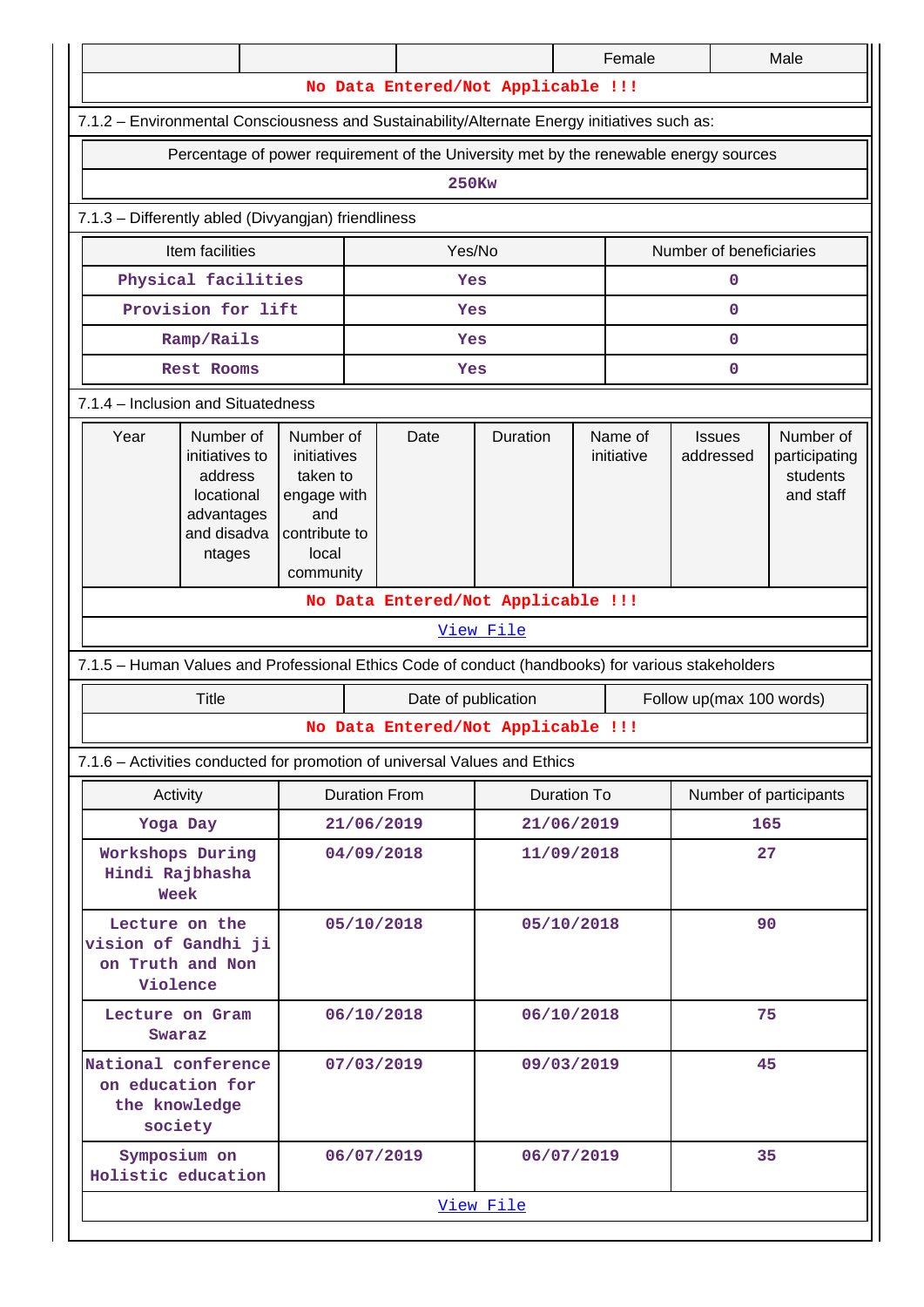7.1.7 – Initiatives taken by the institution to make the campus eco-friendly (at least five)

**Sewage Treatment Plant**

**Plastic Free Campus**

**Tree Plantation Drive**

**Cleanliness Drive**

**Swachhata Pakhwada Oath**

### **7.2 – Best Practices**

7.2.1 – Describe at least two institutional best practices

 **Best Practice – I- Green Sustainability Project Objectives As an integral part of the University's quality sustenance and management, the green sustainability components were marked right from the inception of the University which has subsequently made it a place of serenity with greenery not only in terms of shady trees and gardens but also the University has shown its concern about the increasing global degradation and depletion of natural resources. The main objective of this project is to protect the global ecological integrity with its green movement which has now been assimilated by the students, faculty and other stakeholders attached to the University. The Context The Green Sustainability Project in CIHTS has been implemented in context of the environmental sustainability involving all stakeholders of the University with their participation in environmental management which contributes immensely to their academic and psycho-social development individually as well as contributing to protect the environment in the global context. The project provides students with a richer experience through intervention of nature and its components which are considered as the core objectives of education. Focused on the dynamic connection between humans and the natural world, the Green sustainability Project has been realized in context of helping all stakeholders to create a better relationship with the ecosystem. It also generates a strong sense of place and awareness of the surroundings that allow all the stakeholders to become enlightened to institute's sustainable philosophy. This project enhances the campus atmosphere towards our long term goal of sustainability for generations to come. The Practice The project of Sewage Treatment Plant (STP) at CIHTS was taken up with an objective to improve the environment and public health. The treated water is used for irrigation and other purposes which reduce the withdrawal of underground water and consumption of electricity. This project has been prepared and acted upon by the empaneled Architect Consultant, Government of India with the cost around Rs. 42.33 Lacs. The Water Recharging System Project under the rain-water recharging mission of CIHTS was taken up with the purpose to uplift the ground water level by compensating the water being withdrawn through tube-wells. Thus, it fulfils the nation's objectives of sustainable water uses. Keeping in mind the Government mandate i.e for more than 2000 sq. mt. campus area, Water Recharging System must be provided, an integrated water recharging system has been developed. To our great satisfaction, the level of the ground water has arisen significantly. The Botanical Assessment was undertaken to procure the data of various plants and trees in context of their present status and further requirements for their sustenance and maintenance. Comprehensive assessments of perennial plants, winter seasonal flowering plants and summer seasonal flowering plants were undertaken. Furthermore, action was also taken to immediately remove and replace 152 nos. of hazardous plants mostly of Dumb cane/ Dieffenbachia varieties. CIHTS also runs a medicinal herbal farm located in Tawang, Arunachal Pradesh. The farm sits on five and a half acres at an elevation of 4,200 meters. Many rare and endangered species of plants of the Himalayas are under threat from improper harvesting practices and development. In this way, Tibetan medical practitioners are playing an important role in plant conservation. The**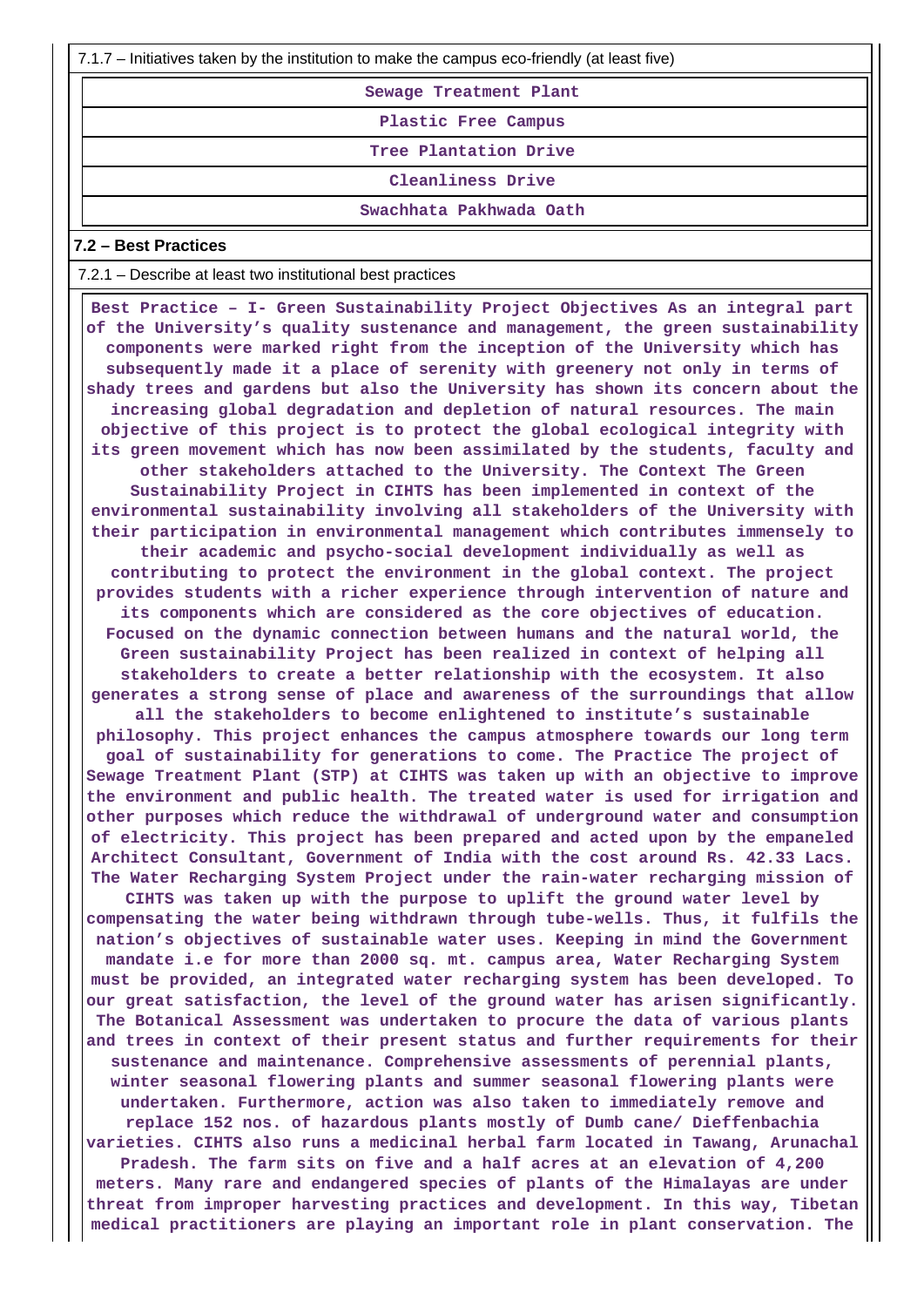**plants are carefully cultivated and harvested by the project staff ensuring quality and sustainability. In the future, there is the hope that the development of herbal crops can contribute to the socio-economic welfare of the regional communities. The De-Compost Pit has been initiated in the campus with the attached plan of Vermin Culture in progress. The vermin culture has been initiated with the following objectives: • Utilization of vermin culture for minimizing environmental pollution and to provide good organic fertilizer to our plants. • Earthworms are capable of accumulating toxic and reduce mainly metal agrochemicals. Moreover, the presence of earthworm indicates soil fertility • Dried earthworms are used as medicine for the treatment of wound, piles, chronic boils, sore throat, jaundice etc. • Earthworms prevent soil erosion. Thus, increasing its water holding capacity. Evidence of Success The success of the Green Sustainability project in the campus is evident mainly through all the praise it receives from its visitors. The institution is visited by people from all over the world. All the visitors praise the greenery and cleanliness of the campus. Another success is that the temperature inside the campus is always 2-3 degrees less than outside. Also, because of the greenery, a wide variety of birds can be found inside the campus, which is a clear indicator of a healthy atmosphere. Best Practice – II- Research Work in CIHTS: A Milestone in Buddhology Tibetology Objectives An enormous amount of Ancient Indian literature of Buddhism and other various disciplines were translated into Tibetan from Sanskrit. But unfortunately, most of the original Sanskrit texts lost in course of time. This great treasure of knowledge mandates rigorous research endeavors to restore them into Sanskrit from Tibetan versions and make them available into other languages like Hindi and English. Unpublished MSSs, another treasure, is to be brought out with thorough research. Creation of dictionaries of general and technical natures are part of the exercise. The research works in CIHTS is carried out as envisaged in the objectives of the University which makes a deep impact on revival of ancient Nalanda tradition and on modern system of knowledge and society. The Context The great tradition of the knowledge and wisdom of ancient Nalanda, Vikramshila and Tkshashila went to Tibet with huge amount of literatures translated along with the teaching transmission and practices. This legacy is one of the world's greatest treasure but preserved only in Tibetan as most of the original Sanskrit texts lost in course of time, particularly during the Chinese invasion. Hence, it was envisioned to restore the lost treatises of Buddhist philosophy, epistemology, logic, metaphysics, psychology, science of mind, medicine, arts and many others into Sanskrit from Tibetan sources and translate them into modern languages for general people. This also includes researches on unpublished rare MSSs which are critically edited and creation of lexicons of various nature. This knowledge system is still extremely relevant today as it reveals the realities of mind and matter comprehensively at a very high level. The legacy of Nalanda is very significant for India and for the rest of world as it has the potentials to benefit the entire humanity. The Practice The University undertakes research works with high level of scholarship in Indology, Buddhology, Tibetology, Sanskrit and various other languages with expertise in ancient Indian scripts in the case of research on MMSs applying modern research methodology. The practices of the five research departments: Restoration Department This department Restores the important lost works of the great ancient Indian masters like Nagarjuna, Aryadeva etc. of Nalanda and others. The restoration work is a tedious work which needs expertise in at least two languages, command on the subject and scripts. It is done with meticulous efforts to regain the originality of the text of the author with thorough research on his other works, in terms of vocabulary, style etc. So far around 90 works have been restored. This is the only place in the world, where such works are done. Translation Department The Translation Department is also an important constituent of the Research Departments which engages itself in the translation of works of canonical texts of both ancient Indian and Tibetan**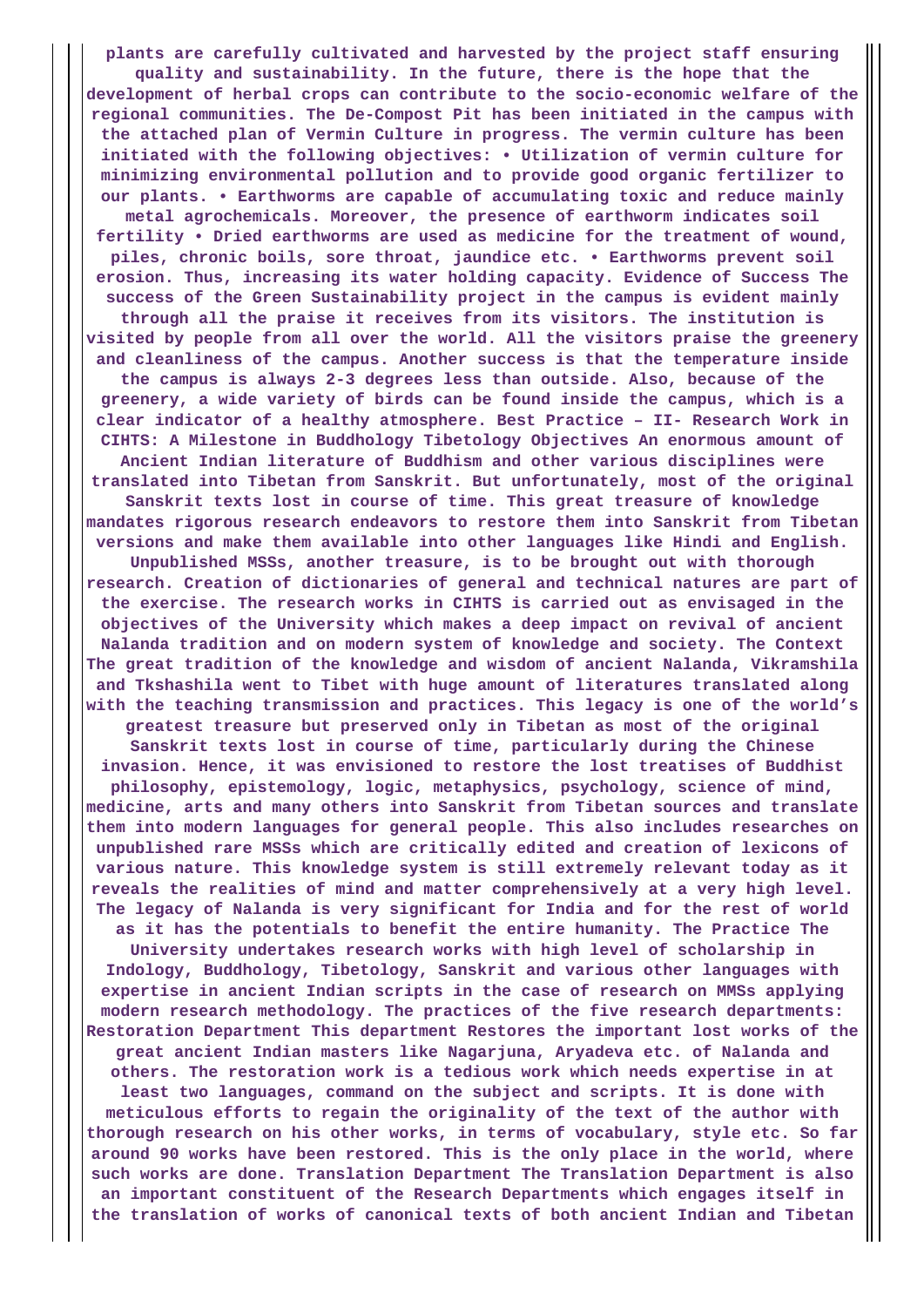**masters thus making them available to wide range of readers from scholars to students and from practitioners to public. The translation and the restoration works are accomplished with thorough study and research on the text, content, author and related materials providing a complete information. Rare Buddhist Texts Research Department (RBTRD) A major portion of the ancient Buddhist texts in Sanskrit had been lost in India but some portion of this lost treasure still exist in Nepal and Tibet. The Rare Buddhist Texts Research Department conducts research on the hitherto unpublished Buddhist Tantric manuscripts written in various scripts and prepares critical editions of the Sanskrit texts along with**

**their Tibetan translations with a thorough study and research. Dictionary Department When Mahayana Buddhism and Tibetan studies, began to gain popularity around the world, there was no comprehensive dictionary of Tibetan to Sanskrit. Hence CIHTS along its project of restoration of the lost Sanskrit treatises, launched the project of comprehensive dictionary of Tibetan to Sanskrit which took more than a decade to complete. Finally, sixteen hefty volumes come out in**

**2005. Many technical dictionaries are being compiled and are about to be published. Center for Tibetan Literature Tibet has a huge corpus or literature covering a wide range of areas. The Center established in 2009 is the first of its kind devoted to studies and researches exclusively on Tibetan literature. Its first priority is to write a comprehensive history of Tibetan literature. The draft in four bulky volumes are brought before the scholars for comments. It has been producing other important literary works.**

 Upload details of two best practices successfully implemented by the institution as per NAAC format in your institution website, provide the link

<https://www.cihts.ac.in/admin/upload/documents/Best%20Practices%202018-19.pdf>

## **7.3 – Institutional Distinctiveness**

 7.3.1 – Provide the details of the performance of the institution in one area distinctive to its vision, priority and thrust in not more than 500 words

 **Buddhism and Tibetan Studies: The Legacy of Ancient Nalanda Tradition Nalanda Tradition reaches Tibet in entirety: The transmission of Buddhism from India to Tibet in 7th Century AD took place in an unprecedented manner that a huge literature, over five thousand treatises were translated along with transmission of knowledge and spiritual system from Nalanda, Vikramshila, Takshashila and others, the capital of knowledge in ancient India. The entire legacy was not only preserved, nurtured but advanced further in Tibet. Nalanda Tradition Back to India: After the Chinese occupation of Tibet in 1959, His Holiness the Dalai Lama, followed by many masters and thousands of Tibetans sought refuge in India in 1959. Right away, His Holiness re-established major traditional monastic Institutions in India so that the study and practice of Tibetan Buddhism and allied studies could go unimpeded. These monastic**

**Institutions, where erudite Tibetan masters taught, became a source of attraction for scholars and students from around the world. Central Institute of Higher Tibetan Studies was established as a result of discussion between His Holiness the Dalai Lama and Pandit Jawaharlal Nehru with specific objectives to preserve the Tibetan knowledge system and culture, to restore the lost Sanskrit**

**treatises from Tibetan sources and to provide educational opportunity to Tibetan and Himalaya students who lost the opportunity to go to Tibet for higher education and conduct researches on traditional subjects. Incorporation of the Nalanda Tradition into the Teaching Faculties is based on the objectives of preservation of Tibetan knowledge system. Accordingly, the academic programs of teaching and research at CIHTS are designed. CIHTS has not only incorporated modern subjects and languages but also has programs and projects incorporating other Indian philosophical schools of thought, Western philosophy and modern sciences. The five Teaching Faculties of CIHTS were established primarily based on the classical treatises of the masters of Nalanda, Vikramshila and others.**